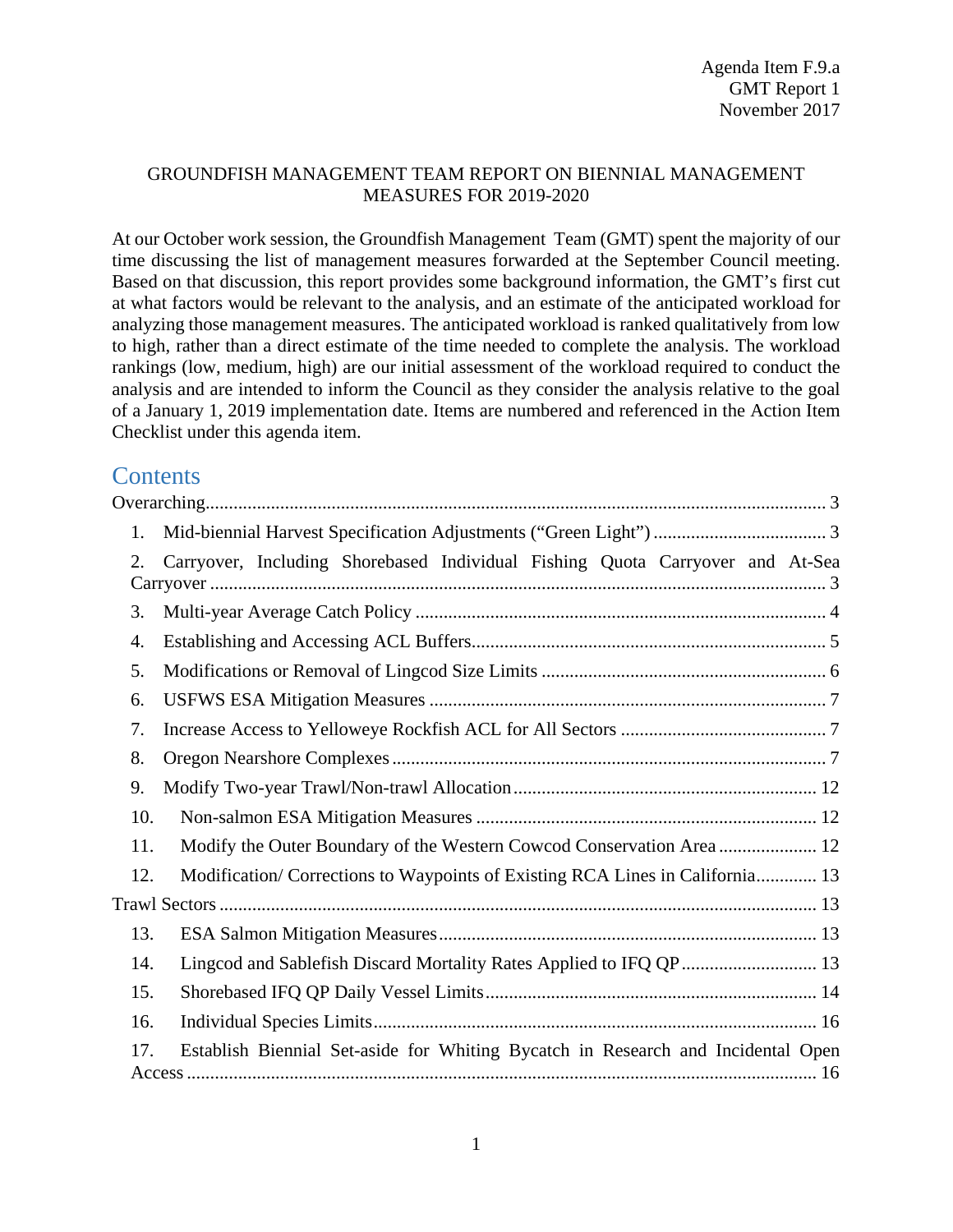| 18. | Remove the FMP Formula for Establishing the Darkblotched Rockfish and Pacific Ocean |  |
|-----|-------------------------------------------------------------------------------------|--|
|     |                                                                                     |  |
| 19. |                                                                                     |  |
| 20. |                                                                                     |  |
| 21. |                                                                                     |  |
|     |                                                                                     |  |
| 22. |                                                                                     |  |
| 23. |                                                                                     |  |
| 24. |                                                                                     |  |
| 25. |                                                                                     |  |
| 26. |                                                                                     |  |
| 27. |                                                                                     |  |
| 28. | Modify Commercial Halibut Depth Restrictions off of Oregon and Washington  22       |  |
|     |                                                                                     |  |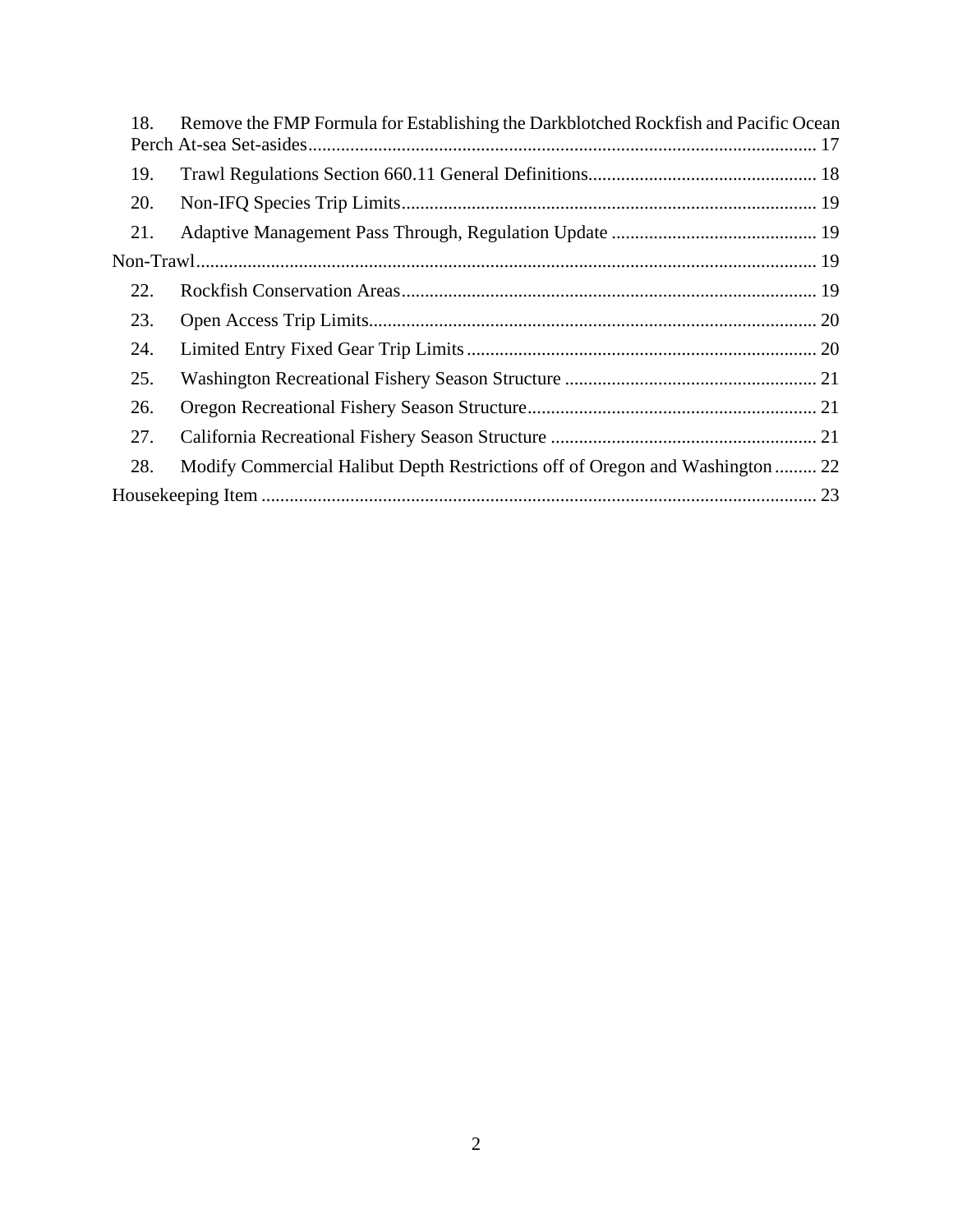# <span id="page-2-0"></span>**Overarching**

# <span id="page-2-1"></span>**1. Mid-biennial Harvest Specification Adjustments ("Green Light")**

The Council is set to take final action on this item under Agenda Item F.5, at this meeting. Pending the outcome of that decision, the GMT will provide comments on the analysis and workload considerations in Agenda Item F.9.a, Supplemental GMT Report 2.

# <span id="page-2-2"></span>**2. Carryover, Including Shorebased Individual Fishing Quota Carryover and At-Sea Carryover**

# Background

The revised National Standard 1 (NS1) Guidelines allow for consideration for two new carryover provisions. Approach 1 would move unharvested allocation from year one to year two up to the acceptable biological catch (ABC) level in year two, when the annual catch limit (ACL) is less than the ABC. Approach 2 would recalculate the ABC and overfishing level (OFL) for year two based on unharvested surplus, for stocks when the ABC = ACL. In September, the GMT developed a purpose and need statement for the action and provided examples for the Council's consideration [\(Agenda Item E.5.a, Supplemental GMT Report 1, September 2017\)](http://www.pcouncil.org/wp-content/uploads/2017/09/E5a_Sup_GMT_Rpt1_SEPT2017BB.pdf).

At the September Meeting, the Council also forwarded two additional alternatives to consider in conjunction with this item. The first would change the percent of quota that could be carried over to shorebased individual fishing quota (IFQ) vessel accounts from 10 percent to up to 100 percent. This would only apply to those species where ACL is set less than ABC.

The second alternative would allow for the carryover of at-sea set- asides. In this latter alternative, unused set-asides from year one would be moved to year two and then would be "topped off" with additional new quota to the level of the established set-aside amount. In short, any unutilized setasides from the at-sea sector in year one would mean less would have to be deducted from the trawl allocation in year two and thus made available to the IFQ sector.

For example, the yellowtail rockfish residual for the at-sea sectors was 238 mt in 2016 (62 mt of their 300 mt set-aside was taken). Under this proposal, this 238 mt residual could be carried over for the at-sea sector set-aside in 2017. This would mean that beginning in 2018, the at-sea sector would already have a 238 mt set-aside for yellowtail rockfish and only 63 mt would be needed to be deducted from the trawl allocation in order to meet the 300 mt set-aside goal for the at-sea sectors. This would thereby increase the IFQ allocation by 238 mt.

# Relevant Factors For Analysis

Within this item, the GMT has identified separate timelines for all three components, each with its own level of analysis.

# *All Sector Carryover*

After further consideration, the GMT recommends that this item not be considered as a part of the 2019-2020 biennial harvest specifications and management measures process; **however, we do recommend considering this action for implementation in a separate process.** Since this process would first be used in 2020, and there is additional work needed to develop the policy, the GMT believes it would be better facilitated outside of the 2019-2020 biennial process. There has been no Council action on the selection of a final preferred alternative and therefore, any analysis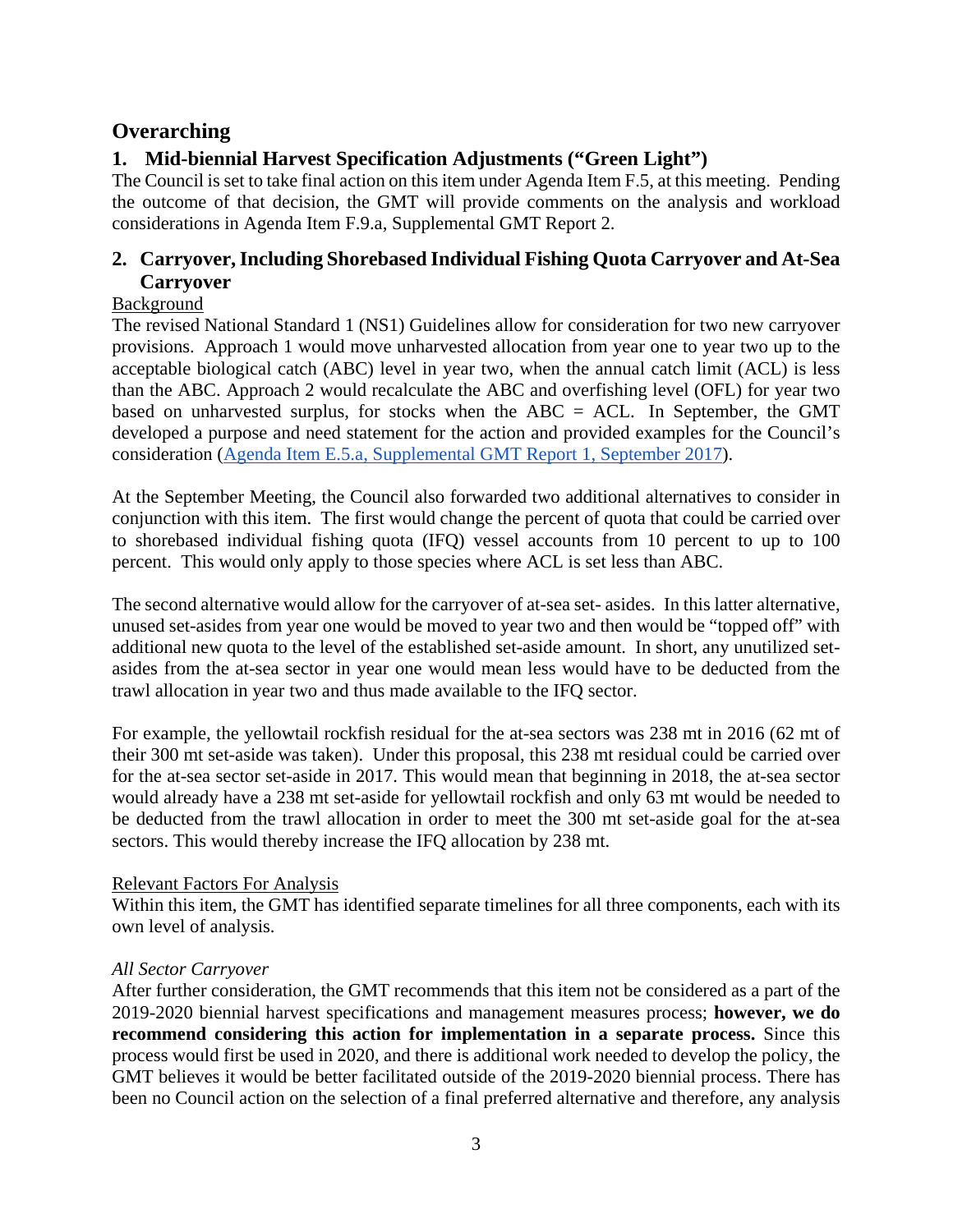would likely not be completed until the spring. This does not align with the analysis schedule adopted by the Council in June 2016.

### *Increasing Shorebased IFQ Program Carryover*

**The GMT recommends this item be included in the 2019-2020 biennial harvest specifications cycle.** The evaluation of the percentage of quota pounds that could be carried over would be based on the risk to the ACL and the ABC, but would be similar to the framework already established.

### *At-sea Carryover*

The GMT believes that the issue of stranding yield in the at-sea sectors would be better addressed by re-examining the current set-aside amounts and process, and **recommends this item not be moved forward as part of the 2019-2020 biennial process or any follow on action.**  Furthermore, the GMT believes there may be greater benefits in prioritizing work on the all sector carryover provisions.

Workload: All Sector Carryover- High IFQ Carryover- Low At-Sea Carryover- Low

# <span id="page-3-0"></span>**3. Multi-year Average Catch Policy**

### *A. Multi-Year Approach to Determining Overfishing Status*

#### Background

Under the current regulations, the overfishing determination for a stock, or stock complex, is determined based on data for a period of one year. Because of this limited information, there may be situations where there is high uncertainty in stock abundance due to natural fluctuations. Additionally assessments are not timely enough to forecast such changes, or other circumstances where the most recent year's catch relative to the OFL does not reflect the overall status of the stocks or stock complexes. Under the new NS1 guidelines, in these situations, a multi-year approach (of no more than three years) may be used to determine overfishing status. In essence, this provision would provide the Council and National Marine Fisheries Service (NMFS) a pathway for retrospectively determining if a stock was truly undergoing overfishing and potentially changing the overfishing status determination.

### Relevant Factors For Analysis

The GMT does not believe there is a high analytical workload for implementing this provision. However, it would require a Fishery Management Plan (FMP) and regulatory amendment to change the definition of overfishing from annual mortality compared to one year versus a threeyear period.

### Workload: Low

# *B) Accountability Measure Adjustment Based on Multi-Year Catch Data*

Every biennium, the Council sets ACLs and develops management or accountability measures (AMs) designed to keep stocks or stock complexes within their specified ACLs. However, unforeseen circumstances may arise that result in a fishery exceeding the ACL, despite taking inseason action. If an ACL were exceeded, the GMT could use this policy to assess the final catch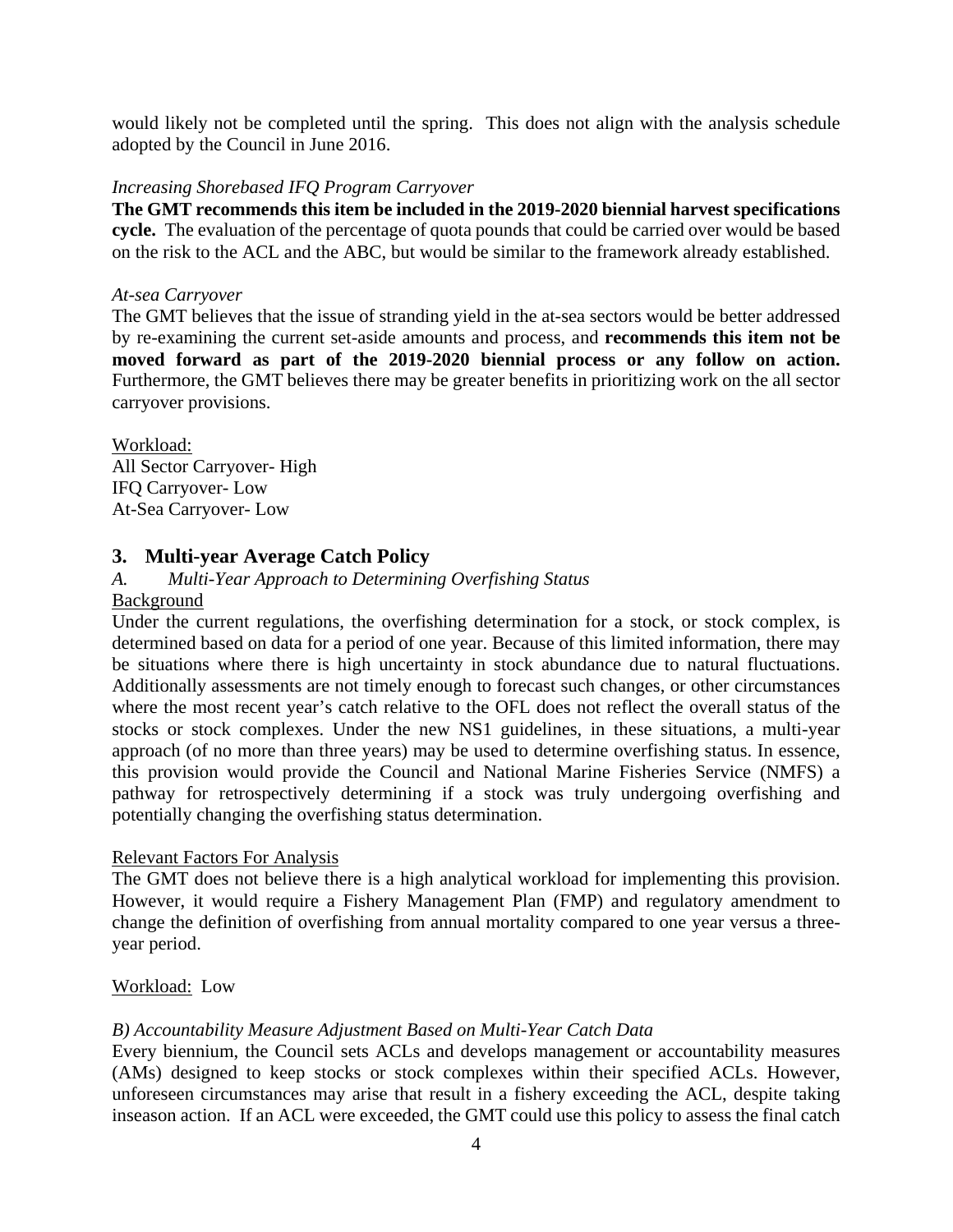data early in the following year, and determine what adjustments to AMs, if any, are needed to keep the ACL from being exceeded in the subsequent year.

Overall, the GMT believes that this provision will be used infrequently as our pre-season measures and ability to take routine inseason actions are designed to keep catch at or below ACLs. Furthermore, our current management measures take into account a wide range of data, depending on the fishery, to best predict what management measure action is needed.

The GMT notes that at our October meeting, NMFS General Counsel indicated that they would be reaching out to the National Technical working group on the potential to use to this provision to reduce the level of inseason adjustments needed when the ACL is projected to be exceeded (e.g., area closures instead of fishery closures).

### Relevant Factors For Analysis

The GMT does not believe there is a large amount of workload associated with implementing this item with respect to assessing AMs after an ACL is exceeded. We currently have the flexibility to take into account multiple years of data when setting management measures and assessing if the previous year was truly representative of the future conditions, and therefore this may provide little benefit once implemented.

Regarding the use of AMs inseason, the GMT will wait to hear from NMFS General Counsel on the potential to use this provision inseason and can provide comment on additional relevant factors for analysis.

Workload: Low

# <span id="page-4-0"></span>**4. Establishing and Accessing ACL Buffers**

### Background

As described in Agenda Item F.6., GMT Report 1, the GMT recommends the Council consider establishing a buffer for yelloweye rockfish for the 2019-2020 biennial cycle. In addition, based on the Council's decision under Item #18 below (i.e., using Amendment 21 formula to establish set-asides for Pacific Ocean Perch (POP) and darkblotched rockfish), the Council may also want to consider establishing a buffer for darkblotched rockfish. The GMT will provide details on these buffers in Agenda Item F.9.a, Supplemental GMT Report 2, once the Council has made its decisions on harvest specifications and exempted fishing permits, and we receive input from the Groundfish Advisory Subpanel (GAP).

### Relevant Factors for Analysis

The GMT believes that there is a low analytical workload in analyzing the impacts of establishing criteria for creation and release of the buffer, but notes that there will be a high workload in terms of Council discussion, advisory body time, and NMFS rule-making if and when the buffer is released inseason.

Workload: low (now), high (inseason)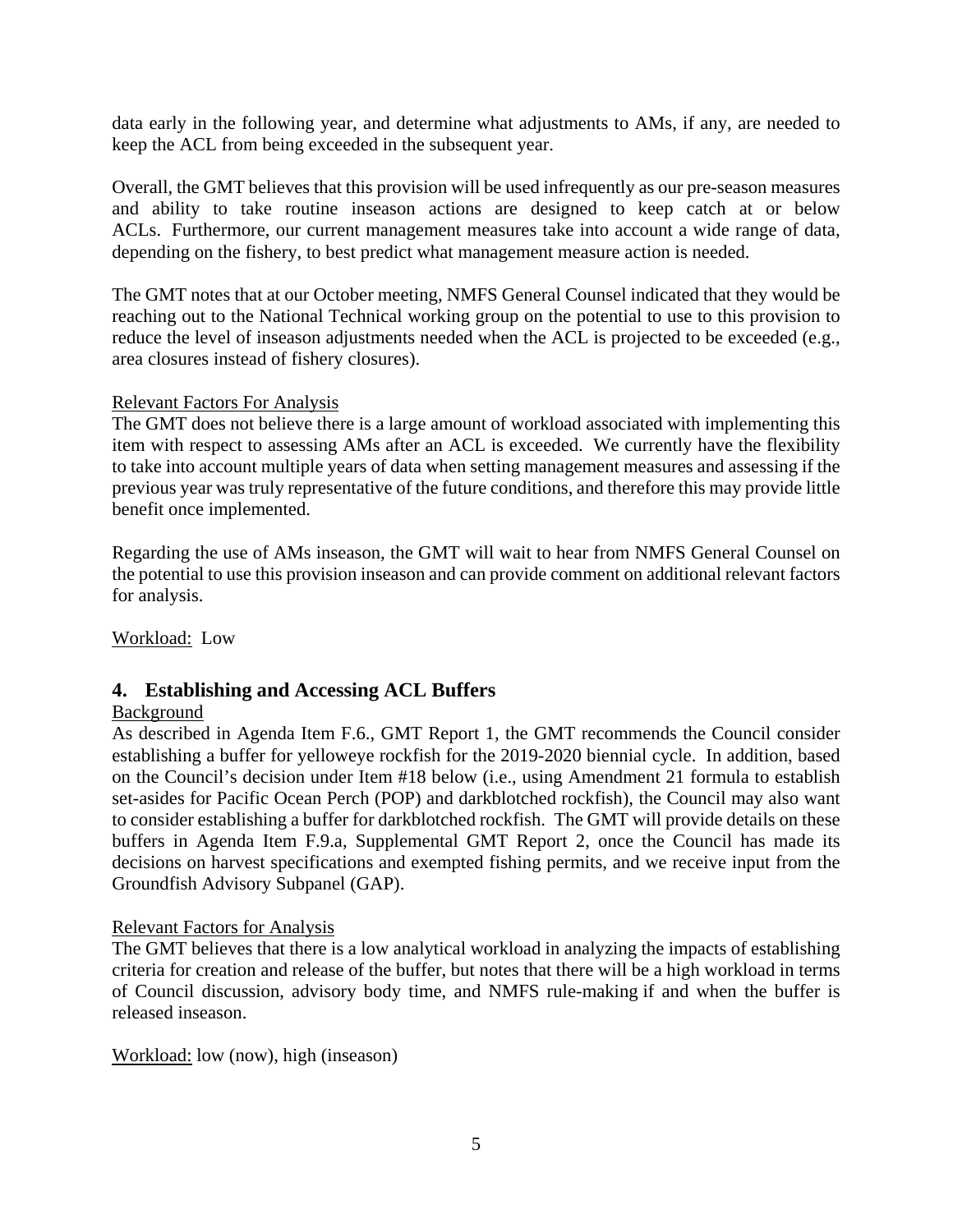# <span id="page-5-0"></span>**5. Modifications or Removal of Lingcod Size Limits**

# Background

During discussions about sablefish and lingcod discard survival credits for the IFQ fisheries in June 2017 (item #14 below) , the Council requested an analysis of how revision or removal of the lingcod size limits may affect all groundfish fishing sectors [\(PFMC Decision Summary, June](https://www.pcouncil.org/wp-content/uploads/2017/06/JuneDecisionSummaryDocument.pdf)  [2017\)](https://www.pcouncil.org/wp-content/uploads/2017/06/JuneDecisionSummaryDocument.pdf).

Minimum lingcod length limits have been in place since the late 1990s, and were implemented to minimize harvest of immature lingcod, while maintaining the reproductive potential of the stock. Since the length at 50 percent maturity of female lingcod is about 23-25 inches (59-64 cm; [Haltuch et al. 2017\)](https://www.pcouncil.org/wp-content/uploads/2017/08/E8_Att1_Lingcod_FullDoc_E-Only_SEPT2017BB.pdf), length restrictions established near these lengths may allow fish to spawn at least once prior to harvest thereby boosting stock productivity The minimum lingcod length limit in the shorebased IFQ fishery and the limited entry (LE) and open access (OA) fixed gear fisheries vary north and south of 42° N. lat. and are 22 and 24 inches, respectively. Recreational lingcod length limits vary by state and region. In Washington, there is no lingcod size limit whereas the limit is 22 inches in Oregon and California.

IFQ lingcod discards have been  $\sim$ 20-40 mt per year, with  $\sim$ 90 percent of the discarded fish (in terms of numbers) being undersized and about half of those are less than 18 inches [\(Agenda Item](https://www.pcouncil.org/wp-content/uploads/2017/06/F3a_Sup_GMT_Rpt_Jun2017BB.pdf)  [F.3.a, Supplemental GMT Report, June 2017\)](https://www.pcouncil.org/wp-content/uploads/2017/06/F3a_Sup_GMT_Rpt_Jun2017BB.pdf). It would be prudent for the GAP to provide input regarding items #5 (lingcod minimum size) and #14 (lingcod discard mortality rates, or DMR) together, since the two are connected and one may be preferable to the other. For example, if there are limited markets for undersized lingcod, these fish will continue to be discarded, so it could be preferable to have "survival credits" (i.e., lesser DMRs). However, if there is a market for undersized lingcod, then it could be preferable to remove, or reduce, the minimum size limit.

Note that in June 2012, the Council recommended maintaining the lingcod minimum size limit in the shorebased IFQ fishery in response to concerns expressed by the Council's Enforcement Consultants (EC) about differential length limits between sectors [\(Agenda Item D.5.b,](http://www.pcouncil.org/wp-content/uploads/D5b_SUP_EC_JUN2012BB.pdf)  [Supplemental EC Report\)](http://www.pcouncil.org/wp-content/uploads/D5b_SUP_EC_JUN2012BB.pdf).

# Relevant Factors For Analysis

To address EC's concerns about having consistent lingcod size limits across sectors, the Council requested additional analysis for removing and reducing the minimum lingcod length limits for all sectors (commercial and recreational).

Reducing or eliminating the lingcod size limit was therefore scoped in the 2013-2014 harvest specifications Final Environmental Impact Statement (FEIS; [Appendix C, page C-58\)](https://www.pcouncil.org/wp-content/uploads/September_2012_AppendixC_13-14_FEIS_SPEX.pdf) for all the groundfish fisheries. The GMT reviewed the 2013-2014 analyses and believes they provide a sufficient platform for further consideration of removal of minimum size limits. While the analyses are several years old, the main topics of the analyses (i.e., selectivity, natural mortality, and desirability of undersize fish) remain the same as earlier.

Additionally, the Council should consider the removal of lingcod size limits and lingcod discard mortality rates in the context of the potential removal of gear restrictions, including the minimum mesh size requirement, and how that might also impact smaller lingcod.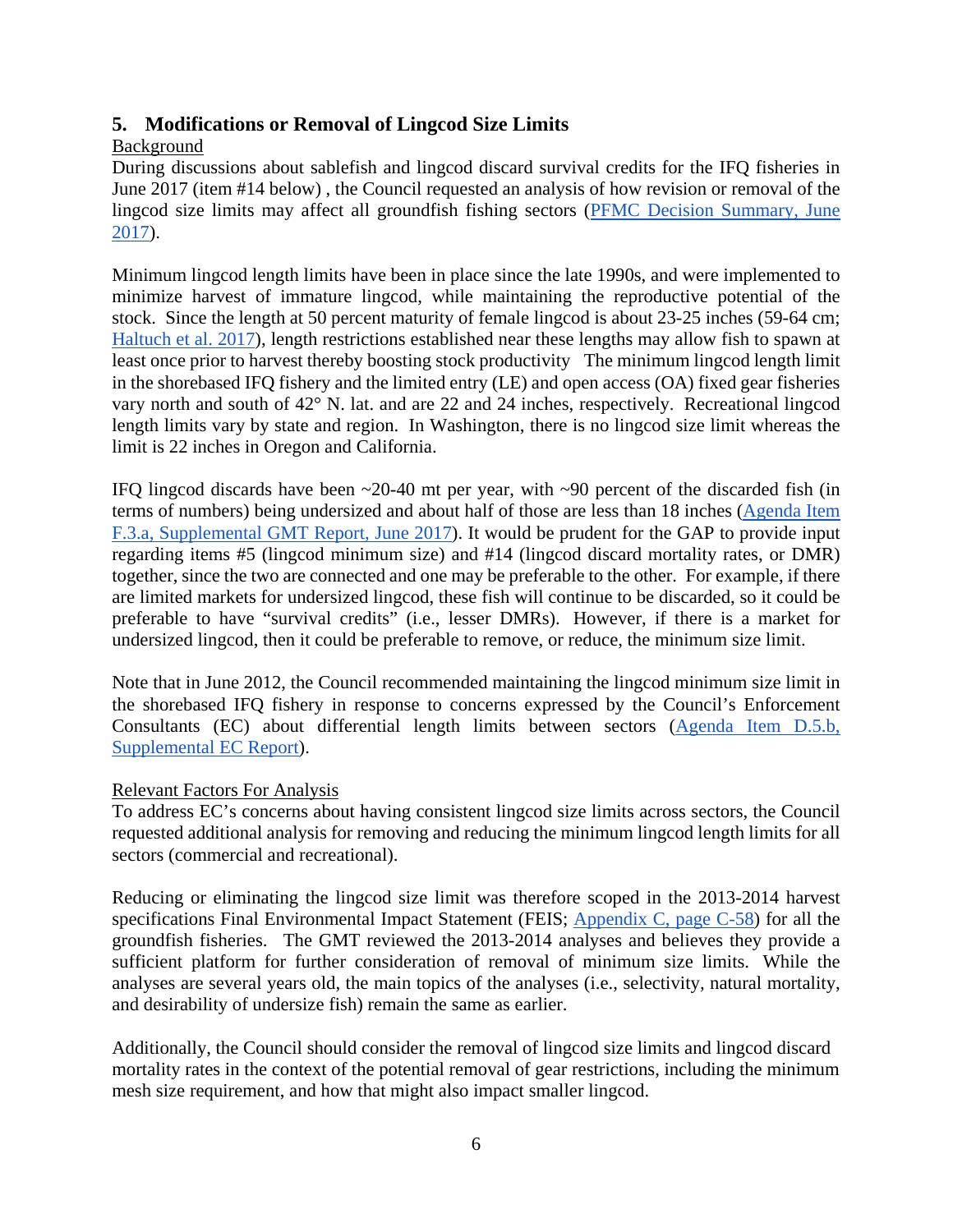Workload: Medium, depending on scope to just IFQ, all commercial fisheries, or recreational and commercial fisheries.

# <span id="page-6-0"></span>**6. USFWS ESA Mitigation Measures**

The Council is scheduled to receive an update on the United States Fish and Wildlife Service (USFWS) Endangered Species Act (ESA) consultation pertaining to the federally endangered short-tailed albatross and California least tern; and the Federally threatened marbled murrelet, southern sea otter, and bull trout and their designated critical habitat under Agenda Item F.7, at this meeting. The GMT will comment on mitigation measures at that time, or in Agenda Item F.9.a, Supplemental GMT Report 2.

# <span id="page-6-1"></span>**7. Increase Access to Yelloweye Rockfish ACL for All Sectors**

While this was noted as a standalone management measure in Agenda Item E.9.a, Supplemental [GMT Report 1, September 2017,](https://www.pcouncil.org/wp-content/uploads/2017/09/E9a_Sup_GMT_Rpt1_SEPT2017BB.pdf) the GMT believes that this idea has been incorporated throughout various other management measures. For example, the consideration of a buffer for management uncertainty and assessing the estimated set-asides needed for research. Therefore, it does not need to be considered as a standalone item at this time.

# <span id="page-6-2"></span>**8. Oregon Nearshore Complexes**

# Background

As mentioned in Agenda Item F.6.a, GMT Report 1, November 2017, there are two proposals for Oregon nearshore complex alternatives.

In Proposal 1 [\(Table 1\)](#page-7-0), Oregon blue/deacon rockfish (BDR) could continue to be managed within the Nearshore Rockfish complex north of 40°10' N. lat. (status quo), be paired with Oregon black rockfish to form a new Oregon black/BDR Complex (Alternative 1), or be managed on their own as a new Oregon BDR complex (Alternative 2).

In Proposal 2 [\(Table 2\)](#page-7-1), Oregon kelp greenling could continue to be managed within the Other Fish Complex (status quo) or be taken out of the Other Fish Complex and be grouped with Oregon cabezon to form a new Oregon cabezon/kelp greenling Complex (Alternative 1).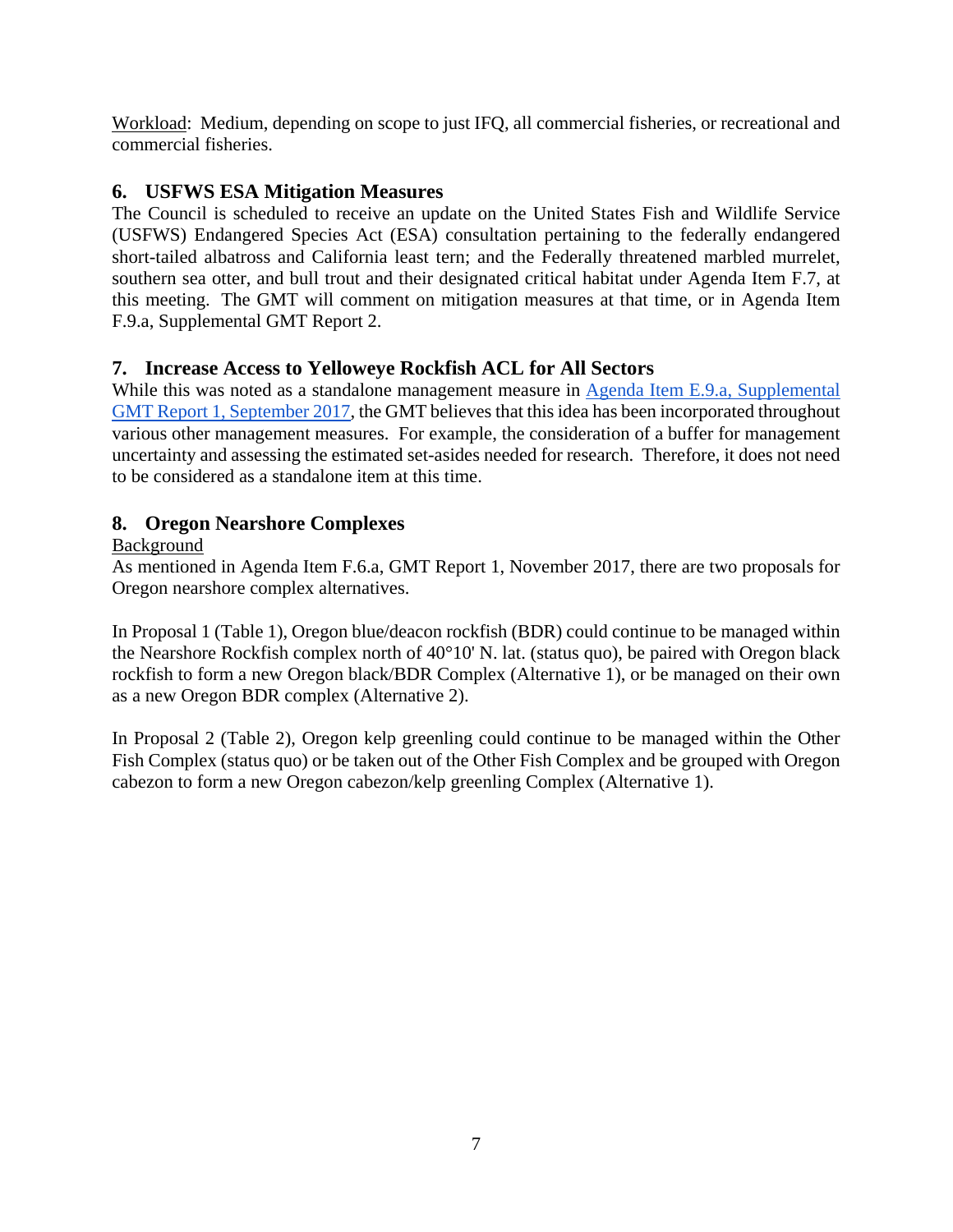<span id="page-7-0"></span>**Table 1 . Alternative stock or stock complex harvest specifications for Oregon black rockfish (RF), Oregon blue/Deacon (BDR), and the Nearshore RF North of 40°10' N. lat. complex.**

| <b>Alternative</b> | <b>Stock or Stock</b>                |            | 2019       |            | 2020       |       |            |  |
|--------------------|--------------------------------------|------------|------------|------------|------------|-------|------------|--|
|                    | <b>Complex</b>                       | <b>OFL</b> | <b>ABC</b> | <b>ACL</b> | <b>OFL</b> | ABC   | <b>ACL</b> |  |
|                    | <b>Black RF (OR)</b>                 | 565.0      | 515.8      | 515.8      | 561.0      | 512.2 | 512.2      |  |
| <b>Status Quo</b>  | <b>Nearshore RF North</b><br>Complex | 203.2      | 182.9      | 182.9      | 200.4      | 180.5 | 180.5      |  |
| Alternative 1      | <b>Black RF/BDR (OR)</b><br>Complex  | 677.3      | 617.4      | 617.4      | 669.8      | 610.5 | 610.5      |  |
|                    | <b>Nearshore RF North</b><br>Complex | 90.9       | 81.4       | 81.4       | 91.6       | 82.1  | 82.1       |  |
|                    | <b>BDR</b> (OR) Complex              | 112.3      | 101.5      | 101.5      | 108.8      | 98.4  | 98.4       |  |
| Alternative 2      | Black RF (OR)                        | 565.0      | 515.8      | 515.8      | 561.0      | 512.2 | 512.2      |  |
|                    | <b>Nearshore RF North</b><br>Complex | 90.9       | 81.4       | 81.4       | 91.6       | 82.1  | 82.1       |  |

<span id="page-7-1"></span>**Table 2. Alternative stock or stock complex harvest specifications for Oregon cabezon, Oregon kelp greenling, and the Other Fish Complex.**

|                   |                                                      |            | 2019       |            | 2020       |       |            |  |
|-------------------|------------------------------------------------------|------------|------------|------------|------------|-------|------------|--|
| <b>Status Quo</b> | <b>Stock or Stock Complex</b>                        | <b>OFL</b> | <b>ABC</b> | <b>ACL</b> | <b>OFL</b> | ABC   | <b>ACL</b> |  |
|                   | Cabezon (OR)                                         | 49.0       | 46.8       | 46.8       | 49.0       | 46.8  | 46.8       |  |
|                   | Other Fish Complex                                   | 479.5      | 420.2      | 420.2      | 465.0      | 406.4 | 406.4      |  |
|                   | $-$ Kelp Greenling (OR) a/                           | 180.9      | 171.1      | 171.1      | 166.5      | 157.5 | 157.5      |  |
|                   | Cabezon/Kelp Greenling<br>Alternative 1 (OR) Complex | 229.9      | 218.0      | 218.0      | 215.5      | 204.4 | 204.4      |  |
|                   | Other Fish Complex                                   | 298.6      | 249.0      | 249.0      | 298.5      | 248.9 | 248.9      |  |

a/ Values indicate contributions to the Other Fish complex.

The broader rationale for the proposals include: (1) better grouping stocks to meet the NS1 and FMP (Section 4.7.3) criteria for stock complexes; (2) reducing management complexity; and (3) providing for greater management flexibility [\(Agenda Item E.9.a, Supplemental ODFW Report 1,](https://www.pcouncil.org/wp-content/uploads/2017/09/E9a_Sup_ODFW_Rpt1_SEPT2017BB.pdf)  [September 2017\).](https://www.pcouncil.org/wp-content/uploads/2017/09/E9a_Sup_ODFW_Rpt1_SEPT2017BB.pdf)

For example, blue and deacon rockfishes are much more similar to black rockfish in appearance, geographic distribution (i.e., co-occur mixed semi-pelagic schools), life history, and fishery vulnerability (i.e., caught together since they live together) than with solitary and benthic stocks within the Nearshore Rockfish complex north of 40° 10' N lat. Stocks with which they are currently managed (e.g., China, copper, and quillback rockfishes). Also of note, the Oregon BDR complex ACL contribution of ~100 mt is more than 10 times higher than most other contributors (Table [3\)](#page-9-0). These factors warrant consideration of management approaches other than continuing to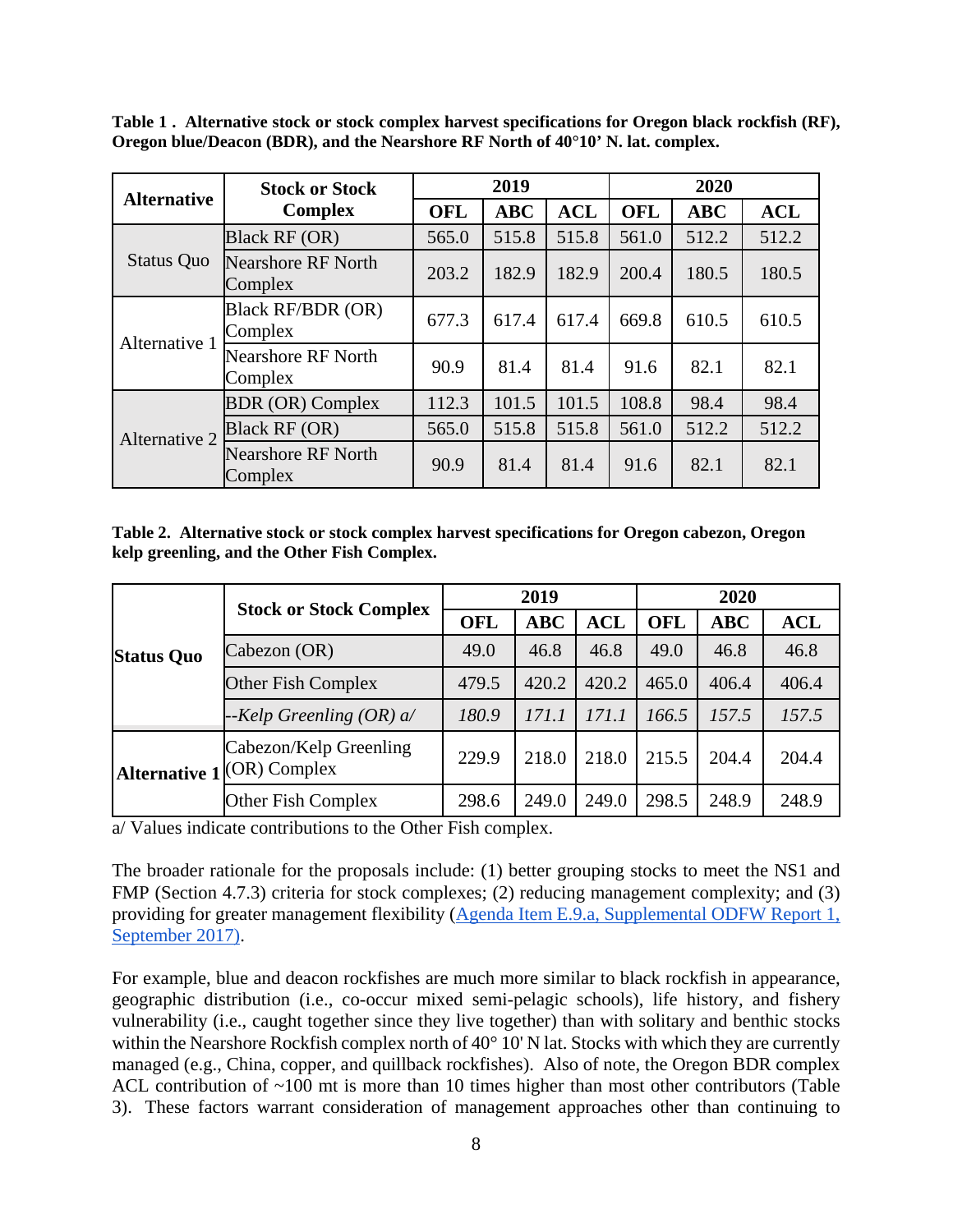include blue and deacon rockfish in the Nearshore Rockfish complex north of 40° 10' N lat. beginning in 2019.

The same rationale applies for lumping kelp greenling with cabezon since they share greater similarity (e.g., both solitary nearshore stocks that are encountered together) than with leopard sharks, with kelp greenling currently lumped in the Other Fish complex.

#### Relevant Factors For Analysis

Since the Oregon Department of Fish and Wildlife (ODFW) stated they would set their sectorspecific state harvest guidelines (HGs) at the ACL contributions for each contributor to a complex [\(Agenda Item E.9.a, Supplemental ODFW Report 1, September 2017\)](https://www.pcouncil.org/wp-content/uploads/2017/09/E9a_Sup_ODFW_Rpt1_SEPT2017BB.pdf), the GMT conducted a precursory analysis to determine if either of the proposals would cause risk to the ACLs, or cause detriment to the other states given that all share the ACLs for Nearshore Rockfish complex north of 40°10' N. lat. and Other Fish complexes.

The GMT does not see any adverse effects with the Proposal 1 action alternatives (1 and 2) that remove Oregon blue/deacon rockfish from the Nearshore Rockfish complex north of 40°10' N. lat. As seen in [Table 3](#page-9-0) below, Washington and California would receive the same state HGs for all three alternatives if the Council elects to use the same sharing arrangement as used for 2017-2018 (i.e., if a state-specific ACL, then state keeps that full ACL contribution based on the sharing arrangement for 2015-2016). Furthermore, there does not appear to be any biological concerns, as recent removals in 2015-2016 (after the state sharing arrangements first formally took place) are only about a third of the 2019-2020 ACLs for the Proposal 1, alternatives 1 and 2 that remove Oregon BDR from the complex [\(Table 4\)](#page-10-0).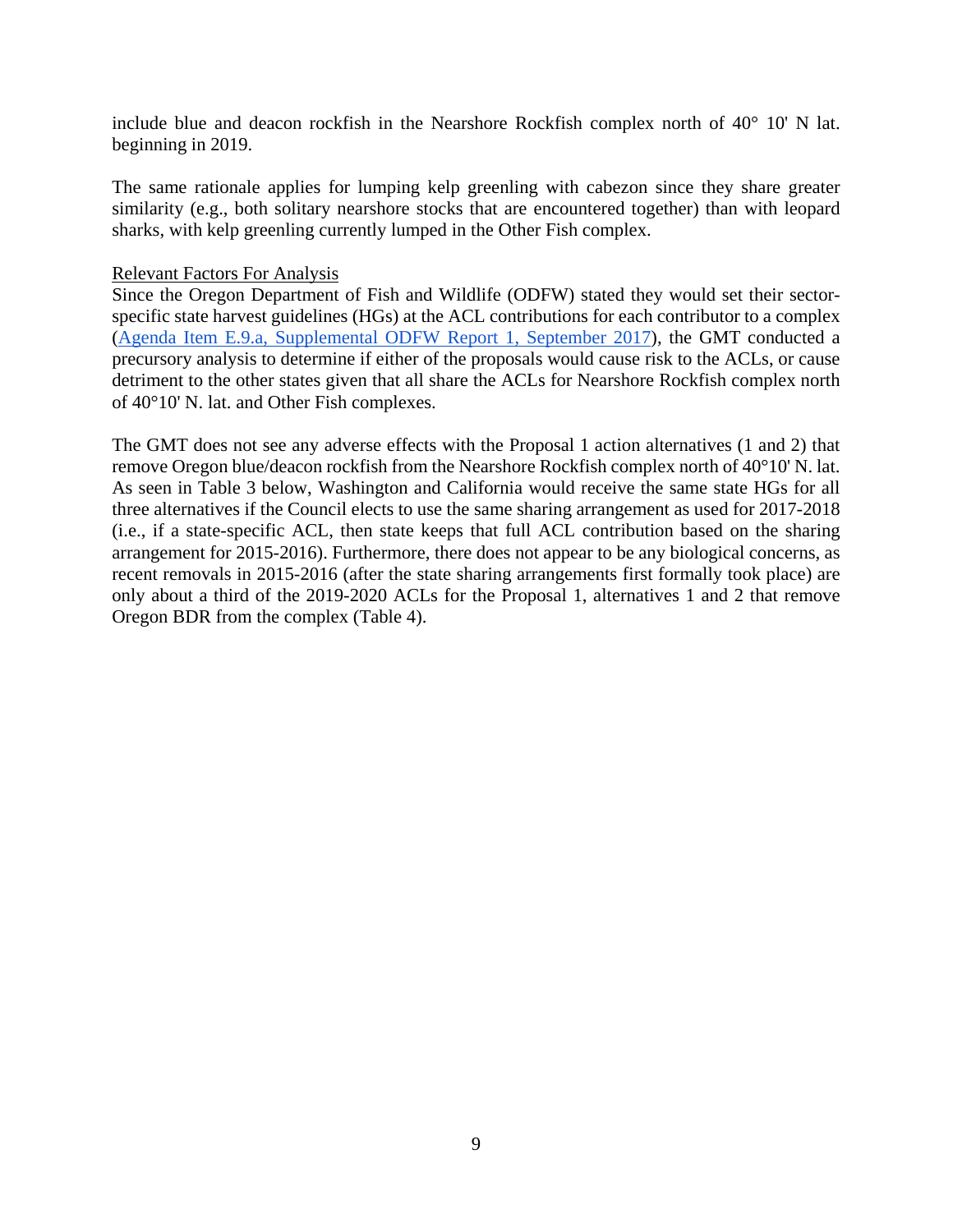| <b>Stock</b>                 | <b>Sharing Arrangement</b> |      |           | 2019                     |      |           |      | 2020       |           |           |      |
|------------------------------|----------------------------|------|-----------|--------------------------|------|-----------|------|------------|-----------|-----------|------|
|                              | WA%                        | OR%  | $CA\%$    | <b>ACL</b>               | WA   | <b>OR</b> | CA   | <b>ACL</b> | <b>WA</b> | <b>OR</b> | CA   |
| <b>Black</b> and<br>yellow   | 13%                        | 59%  | 29%       | 0.0                      | 0.0  | 0.0       | 0.0  | 0.0        | 0.0       | 0.0       | 0.0  |
| BDR (CA)                     | 0%                         | 0%   | 100%      | 28.1                     | 0.0  | 0.0       | 28.1 | 29.3       | 0.0       | 0.0       | 29.3 |
| BDR (OR)                     | 0%                         | 100% | 0%        | 101.5                    | 0.0  | 101.5     | 0.0  | 98.4       | 0.0       | 98.4      | 0.0  |
| BDR (WA)                     | 100%                       | 0%   | 0%        | 7.3                      | 7.3  | 0.0       | 0.0  | 7.0        | 7.0       | 0.0       | 0.0  |
| <b>Brown</b>                 | 0%                         | 8%   | 92%       | 1.9                      | 0.0  | 0.2       | 1.7  | 1.9        | 0.0       | 0.2       | 1.8  |
| Calico                       | <b>NA</b>                  | NA   | NA        |                          | 0.0  | 0.0       | 0.0  |            | 0.0       | 0.0       | 0.0  |
| China                        | 32%                        | 55%  | 13%       | 26.1                     | 8.4  | 14.4      | 3.4  | 25.5       | 8.2       | 14.0      | 3.3  |
| Copper                       | 26%                        | 49%  | 25%       | 10.9                     | 2.8  | 5.3       | 2.7  | 11.2       | 2.9       | 5.5       | 2.8  |
| Gopher                       | 13%                        | 59%  | 29%       | $\overline{\phantom{0}}$ | 0.0  | 0.0       | 0.0  |            | 0.0       | 0.0       | 0.0  |
| Grass                        | 13%                        | 59%  | 29%       | 0.5                      | 0.1  | 0.3       | 0.2  | 0.5        | 0.1       | 0.3       | 0.2  |
| Kelp                         | NA                         | NA   | <b>NA</b> | 0.0                      | 0.0  | 0.0       | 0.0  | 0.0        | 0.0       | 0.0       | 0.0  |
| Olive                        | 13%                        | 59%  | 29%       | 0.3                      | 0.0  | 0.2       | 0.1  | 0.3        | 0.0       | 0.2       | 0.1  |
| Quillback                    | 13%                        | 59%  | 29%       | 6.2                      | 0.8  | 3.6       | 1.8  | 6.2        | 0.8       | 3.6       | 1.8  |
| Treefish                     | 13%                        | 59%  | 29%       | 0.2                      | 0.0  | 0.1       | 0.1  | 0.2        | 0.0       | 0.1       | 0.1  |
| <b>Total SQ</b>              |                            |      |           | 182.9                    | 19.4 | 125.6     | 38.0 | 180.5      | 19.0      | 122.2     | 39.3 |
| <b>Total Alt 1</b><br>or $2$ |                            |      |           | 81.4                     | 19.4 | 24.1      | 38.0 | 82.1       | 19.0      | 23.9      | 39.3 |

<span id="page-9-0"></span>**Table 3. State HGs for the Nearshore Rockfish complex north of 40°10' N. lat. complex for each proposal 1 alternative assuming the same sharing arrangement from 2017-2018 is used for 2019-2020.**

The GMT also does not see any adverse effects with the Proposal 2 alternative 1 that would remove Oregon kelp greenling from the Other Fish complex. That is because recent 2015-2016 removals from Other Fish complex [\(Table 5\)](#page-10-1) have only been approximately a quarter of the 2019-2020 ACLs that would exist if Oregon kelp greenling remains in the complex (Status Quo Alternative) or a fifth to a third without (2015-2016, respectively; Alternative 1)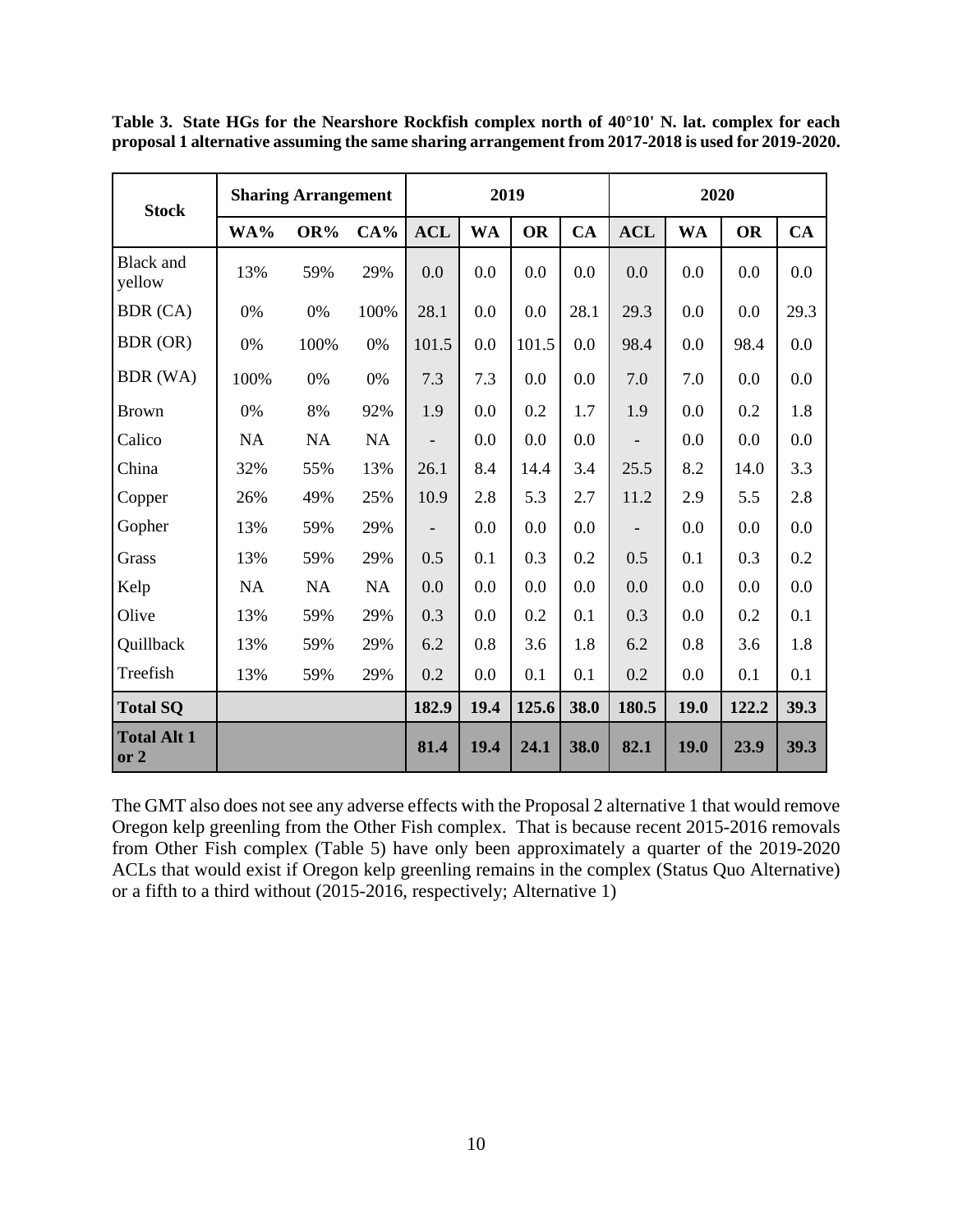<span id="page-10-0"></span>**Table 4. Comparison of recent attainments (2015-2016; white shading) of the Nearshore Rockfish complex north of 40°10' N. lat. to the 2019-2020 ACLs (light grey shading) and default state HGs (dark grey shading) for the proposal 1 alternatives 1 and 2 that would remove Oregon blue/deacon from the complex. Note that Oregon removals exclude blue/deacon.** 

|                    | <b>Recent Removals (mt)</b> |           |           |              | <b>Comparison of total removals to ACLS</b> |                 |        |        |  |  |
|--------------------|-----------------------------|-----------|-----------|--------------|---------------------------------------------|-----------------|--------|--------|--|--|
| Year               | <b>CA</b>                   | <b>WA</b> | <b>OR</b> | <b>Total</b> | 2019 ACL                                    | <b>2020 ACL</b> | 2019 % | 2020 % |  |  |
| 2015               | 16.1                        | 4.8       | 9.2       | 30.1         | 81.4                                        | 82.1            | 37%    | 37%    |  |  |
| 2016               | 15.7                        | 7.3       | 6.4       | 29.4         | 81.4                                        | 82.1            | 36%    | 36%    |  |  |
| Average            | 15.9                        | 6.1       | 7.8       | 29.8         | 81.4                                        | 82.1            | 37%    | 36%    |  |  |
| 2019 HG            | 38.0                        | 19.4      | 24.1      |              |                                             |                 |        |        |  |  |
| 2020 HG            | 39.3                        | 19.0      | 23.9      |              |                                             |                 |        |        |  |  |
| of 2019 HG<br>$\%$ | 42%                         | 31%       | 33%       |              |                                             |                 |        |        |  |  |
| % of 2020 HG       | 40%                         | 32%       | 33%       |              |                                             |                 |        |        |  |  |

<span id="page-10-1"></span>**Table 5. Comparison of recent removals of the Other Fish complex to the ACL totals if Oregon kelp greenling were kept in the complex (status quo) or removed (alternative 1).** 

| <b>Other Fish Species</b>             |      | <b>Removals</b> (mt) | <b>ACL Contributions</b><br>(mt) |       |  |
|---------------------------------------|------|----------------------|----------------------------------|-------|--|
|                                       | 2015 | 2016                 | 2019                             | 2020  |  |
| WA cabezon                            | 4.7  | 5.2                  | 4.6                              | 4.5   |  |
| CA kelp greenling                     | 23.8 | 15.6                 | 99.2                             | 99.2  |  |
| OR kelp greenling                     | 31.7 | 11.2                 | 171.1                            | 157.5 |  |
| WA kelp greenling                     | 1.3  | 1.9                  | 5.9                              | 5.9   |  |
| Leopard shark                         | 22.1 | 69.2                 | 139.4                            | 139.4 |  |
| Total w/ OR kelp greenling $(SQ)$     | 83.4 | 100.0                | 420.2                            | 406.4 |  |
| Total $w/o$ OR kelp greenling (Alt 1) | 51.7 | 88.8                 | 249.0                            | 248.9 |  |

The GMT does not expect further consideration of the Oregon nearshore complex alternatives to entail much additional work for the GMT since the impacts analysis to the ACLs, and to the other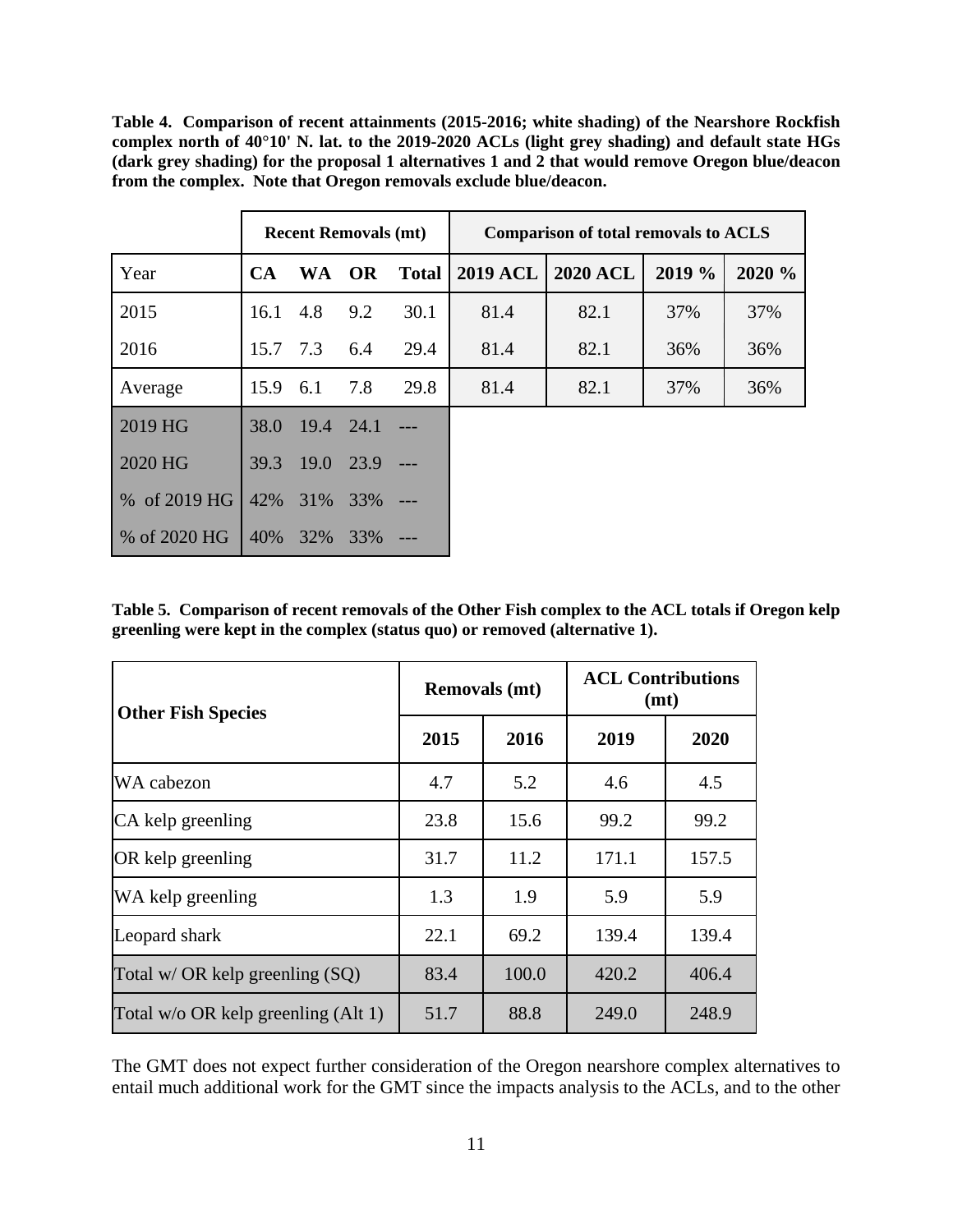states, have already been completed above. Note that none of these stocks are formally allocated in the FMP, which should result in a relatively simple process for change.

Workload: Low-Medium

# <span id="page-11-0"></span>**9. Modify Two-year Trawl/Non-trawl Allocation**

# Background

In September, the California Department of Fish and Wildlife (CDFW) recommended consideration to modify the two-year trawl and non-trawl allocation for cowcod [\(Agenda Item](http://www.pcouncil.org/wp-content/uploads/2017/09/E9a_Sup_CDFW_Rpt1_Spex_SEPT2017BB.pdf)  [E.9.a, Supplemental CDFW Report 1, September 2017\)](http://www.pcouncil.org/wp-content/uploads/2017/09/E9a_Sup_CDFW_Rpt1_Spex_SEPT2017BB.pdf). The GMT notes that each biennium, the Council can also modify the trawl/non-trawl allocations for bocaccio south of 40°10' N. lat., yelloweye rockfish, canary rockfish, Shelf Rockfish complex north and south of 40°10' N. lat., big skate, and longnose skate. As such, the GMT broadens the scope of this measure for Council consideration.

# Relevant Factors For Analysis

The GMT will provide the historical mortality by trawl and non-trawl sectors from 2011-2016 for each species and considerations for allocation options in a supplemental report to help inform the Council decision.

Workload: Dependent on species and range of allocation options

# <span id="page-11-1"></span>**10. Non-salmon ESA Mitigation Measures**

The NMFS informed the GMT that the consultations for eulachon and humpback whales are in progress; however, the results will not be available to inform the development of the 2019-2020 regulations. NMFS will alert the Council when the consultations have been completed and the timing of any follow on actions, if necessary, can be discussed at that time.

# <span id="page-11-2"></span>**11. Modify the Outer Boundary of the Western Cowcod Conservation Area**

# **Background**

Cowcod was declared overfished in 2000. In 2001, as a management measure to reduce catch, Cowcod Conservation Areas (CCA) were implemented in the Southern California Bight where cowcod are abundant and catches were highest. The Western CCA closed an area of 4,200 square miles. Though currently non-trawl commercial and recreational fishing, for select species, is allowed shoreward of 20 fathoms; there is no fishing allowed in deeper depths. The 2013 stock assessment provided a more optimistic status of the stock than previously thought, and the 2017 catch report indicated that the stock is projected to be rebuilt in 2019 under all catch levels previously analyzed.

Modifying the outer boundary of the Western CCA, would apply to both the commercial and recreational fisheries, and would continue to reduce cowcod impacts while providing increased access to historically important deep-water species. While the change applies to both sectors, it is anticipated that only the commercial fishery will operate in these deeper waters, providing greater access to sablefish and thornyheads.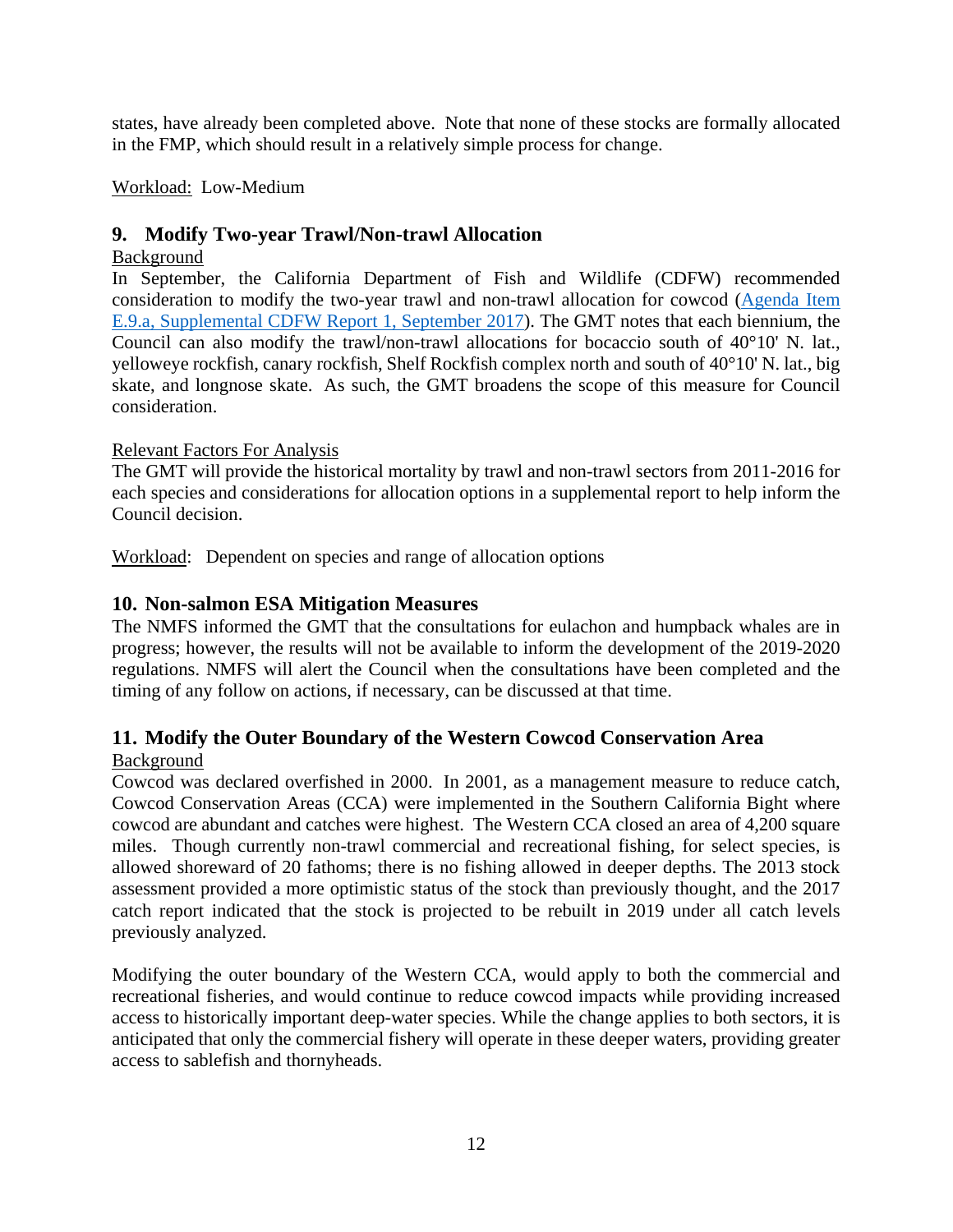### Relevant Factors For Analysis

The GMT will need to evaluate the impacts including those to habitat and target and non-target stocks, including cowcod.

### Workload: High

# <span id="page-12-0"></span>**12. Modification/ Corrections to Waypoints of Existing RCA Lines in California**

### Background:

Changes to Rockfish Conservation Areas (RCA) boundary line way points to correct omissions and/or modify RCA lines to more closely approximate depth contours will be explored by the CDFW. There have been multiple places where the coordinates could be re-specified to better approximate the specified RCA depth line to more closely align with the intended depth contour. CDFW staff will work with Law Enforcement officers to provide corrections, if these corrections are necessary.

### Relevant Factors for Analysis:

Typically, all three states consider proposed RCA boundary corrections as needed; however, none have been identified at this time for Washington or Oregon. If other coordinates are identified which better approximate the relevant depths during the overwinter analysis, those will be brought forward in March or April. Analyses by GIS will be conducted to determine if the existing RCA waypoints reasonably approximate the correct depth contour.

Workload: Medium, unless proposed changes open up new areas that haven't been open previously.

# <span id="page-12-1"></span>**Trawl Sectors**

# <span id="page-12-2"></span>**13. ESA Salmon Mitigation Measures**

The Council is scheduled to receive an update on the ESA salmon consultation under Agenda Item F.7. The GMT will comment on mitigation measures at that time or in Agenda Item F.9.a, Supplemental GMT Report 2.

# <span id="page-12-3"></span>**14. Lingcod and Sablefish Discard Mortality Rates Applied to IFQ QP**

### Background

As part of the Omnibus process, the Council recommended consideration of "survival credits" for IFQ discards of lingcod and sablefish. Currently, the DMRs used by the West Coast Groundfish Observer Program (WCGOP) for estimates of total mortality are less than the 100 percent debited to IFQ [\(Table 6\)](#page-13-1).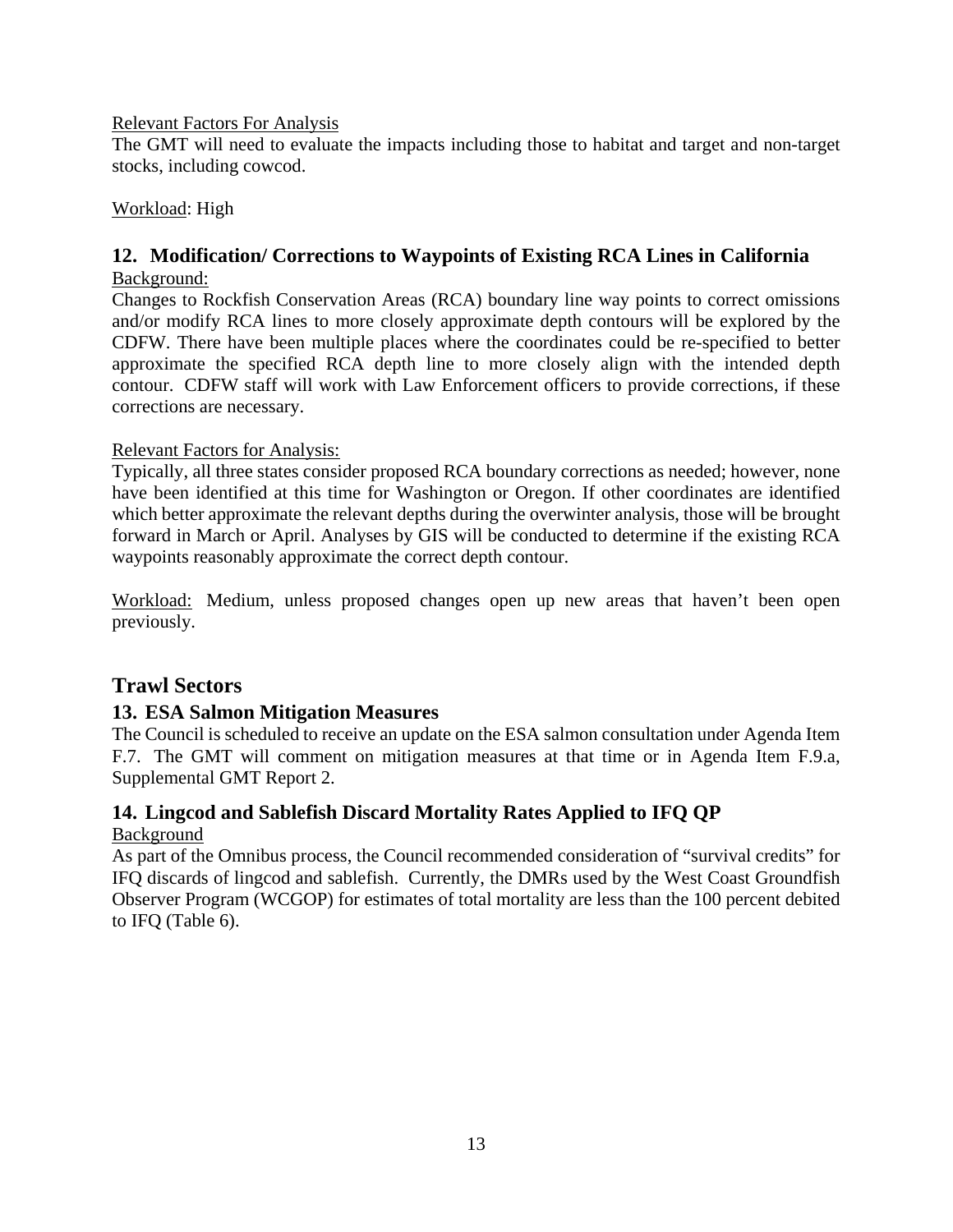| <b>Species</b> | Gear                | <b>WCGOP DMR</b>   | <b>IFQ DMR</b> |
|----------------|---------------------|--------------------|----------------|
| Lingcod        | <b>Bottom Trawl</b> | 50%                | 100%           |
|                | <b>Fixed Gear</b>   | $7\%$ <sup>a</sup> | 100%           |
|                | <b>Bottom Trawl</b> | 50%                | 100%           |
| Sablefish      | <b>Fixed Gear</b>   | $20\%$             | 100%           |

<span id="page-13-1"></span>**Table 6. Discard mortality rates of sablefish and lingcod that are used by WCGOP for mortality estimates in management.**

<sup>a</sup>Only for hook and line gear

<sup>b</sup>Applies to both pot and hook and line gear

Since there was poor documentation of the DMRs used by WCGOP, the GMT first verified that the rates were still relevant prior to Council consideration of applying the rates to IFQ accounts. The GMT determined the DMRs used by WCGOP were appropriate [\(Agenda Item](https://www.pcouncil.org/wp-content/uploads/2017/05/F3a_GMT_Rpt1_DiscardMortality_JUNE2017BB.pdf)  [F.3.a, GMT Report 1, June 2017\)](https://www.pcouncil.org/wp-content/uploads/2017/05/F3a_GMT_Rpt1_DiscardMortality_JUNE2017BB.pdf), and they were endorsed by the Scientific and Statistical Committee (SSC; [Agenda Item F.3.a, Supplemental SSC Report, June 2017\)](https://www.pcouncil.org/wp-content/uploads/2017/06/F3a_Sup_SSC_Rpt_DiscardCredits_June2017BB.pdf).

With the SSC endorsement, the Council can consider applying the WCGOP DMRs to the IFQ fishery. Our supplemental report from June [\(Agenda Item F.3.a, Supplemental GMT Report, June](https://www.pcouncil.org/wp-content/uploads/2017/06/F3a_Sup_GMT_Rpt_Jun2017BB.pdf)  [2017\)](https://www.pcouncil.org/wp-content/uploads/2017/06/F3a_Sup_GMT_Rpt_Jun2017BB.pdf) described policy trade-offs (i.e., greater discarding vs higher yields), expected benefits (i.e., greater landings of co-occurring stocks, such as Dover sole and thornyheads for trawl), and conservation issues.

### Relevant Factors For Analysis

Most of the analysis for consideration of IFQ survival credits for sablefish and lingcod has already been completed [\(Agenda Item F.3.a, GMT Report 1, June 2017;](https://www.pcouncil.org/wp-content/uploads/2017/05/F3a_GMT_Rpt1_DiscardMortality_JUNE2017BB.pdf) [Agenda Item F.3.a, Supplemental](https://www.pcouncil.org/wp-content/uploads/2017/06/F3a_Sup_GMT_Rpt_Jun2017BB.pdf)  [GMT Report, June 2017\)](https://www.pcouncil.org/wp-content/uploads/2017/06/F3a_Sup_GMT_Rpt_Jun2017BB.pdf). However, the GMT could provide greater detail in regards to potential economic benefits and/or conservation concerns (e.g., implications to stock productivity). Additionally, the GMT notes that under the gear regulation package, if the minimum mesh size limit is removed, there is the potential for an increase in small lingcod in the nets. These smaller fish may not have the same survival rate.

Workload: Low-Medium

# <span id="page-13-0"></span>**15. Shorebased IFQ QP Daily Vessel Limits**

### Background

The Council implemented daily quota pound (QP) limits to encourage the market availability of quota pounds for potentially restrictive species. The catch share program five-year review identified consistently low utilization rates for many groundfish species, including those managed with daily limits. In September 2017, the Community Advisory Board (CAB) identified proposed actions to modify vessel QP limits, vessel daily QP limits, and/or quota share (QS) limits to increase utilization rates [\(Agenda Item E.7.a, CAB Report 1, September 2017\)](https://www.pcouncil.org/wp-content/uploads/2017/08/E7a_CAB_Rpt1_SEPT2017BB.pdf). The Council has requested that changes to both annual QP limits and daily QP limits be considered during the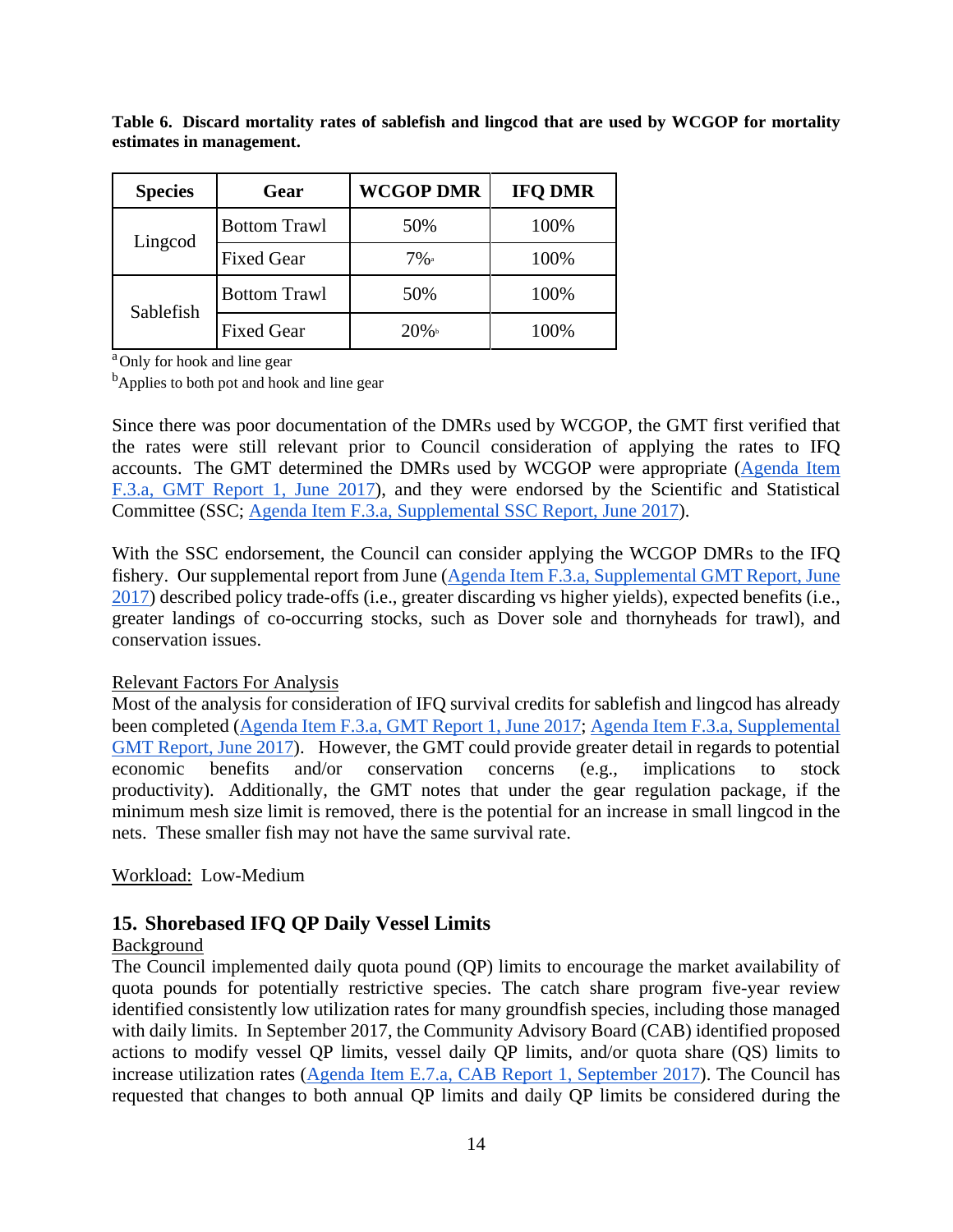biennial specifications process, while changes to QP control limits be investigated as a follow-on action.

With respect to the daily limits, the Council identified two alternatives: status quo and the removal of daily limits. The GMT believes that the following three alternatives more completely capture the Council's policy choices.

**No Action:** Daily vessel limits exist for bocaccio rockfish south of 40°10' N. latitude (13.2 percent), cowcod south of 40°10' N. latitude (17.7 percent), darkblotched rockfish (4.5 percent), POP (4 percent), widow rockfish  $(5.1 \text{ percent}^1)$  $(5.1 \text{ percent}^1)$  $(5.1 \text{ percent}^1)$ , yelloweye rockfish  $(5.7 \text{ percent})$ , and Pacific halibut (5.4 percent).

**Status Quo:** Under status quo procedures, when a stock is declared rebuilt, the daily vessel limit is removed through a Council action. As such, it would be expected that the limits for bocaccio rockfish south of 40°10' N. latitude, darkblotched rockfish, and POP would be removed, leaving vessel limits for only Pacific halibut, yelloweye rockfish, and cowcod south of 40°10' N. latitude.

**Alt 1:** Eliminate daily limits

### Relevant Factors For Analysis

Table 3-8 in the [five-year review](http://www.pcouncil.org/wp-content/uploads/2017/08/5_Year_Review_August_Draft_for_public_review.pdf) shows the number of vessel accounts at 90 percent or greater of their daily QP limit for each overfished species at the end of each year. Because the limit applies continuously throughout the year, the end of year measure is just a snapshot and cannot fully capture how many vessels are constrained throughout the year. The report states there is no way to assess how constraining the daily vessel limit is throughout the year with the available data. At the end of 2015, there were 14 instances of a species for which a vessel's account was 90 percent or greater of the daily limit, the highest number seen between 2011-2015. With several species being declared rebuilt in the upcoming year, under status quo policies and procedures the Council could take action to reduce the number of species the limit will apply to. This would mean reducing from eight to three: Pacific halibut north of 40°10' N. lat., yelloweye rockfish, and cowcod south of 40°10' N. lat. The Council may also wish to eliminate daily limits entirely (Alternative 1).

Daily vessel limits were assessed in [Appendix A, A-2.2.3.e, to the Amendment 20 FEIS.](https://www.pcouncil.org/wp-content/uploads/2_1005_TRatFEIS_ApdxA__IFQ.pdf) The rationale for daily vessel limits is on page A-288 and the corresponding analysis is on page A-339. "The daily vessel limit was intended to allow flexibility for the Council to set lower vessel limits for overfished species and halibut without directly limiting a vessel's ability to achieve the harvests of target species allowed under the vessel limits" (A-339). It was expected that without these limits the Council might have difficulty setting overfished species and halibut limits that are sufficiently high to accommodate reasonable levels of bycatch but low enough that QP are not sequestered on vessels and thereby less available on markets. It was also assumed that low unused limits would increase the availability of QP on the market during the year and improve market functioning. There was some concern that the daily limit could encourage vessels to fish early in the season, so they could recharge their accounts before prices increased. However, the five-year review analysis indicates that attainment across all sectors for most overfished species from 2011-

<span id="page-14-0"></span><sup>&</sup>lt;sup>1</sup> The proposed rule [\(81FR42295\)](https://www.federalregister.gov/documents/2016/06/29/2016-15217/magnuson-stevens-act-provisions-fisheries-off-west-coast-states-pacific-coast-groundfish-fishery) for widow rockfish QS reallocation and divestiture deadlines proposes to remove the daily vessel limit since widow rockfish is rebuilt.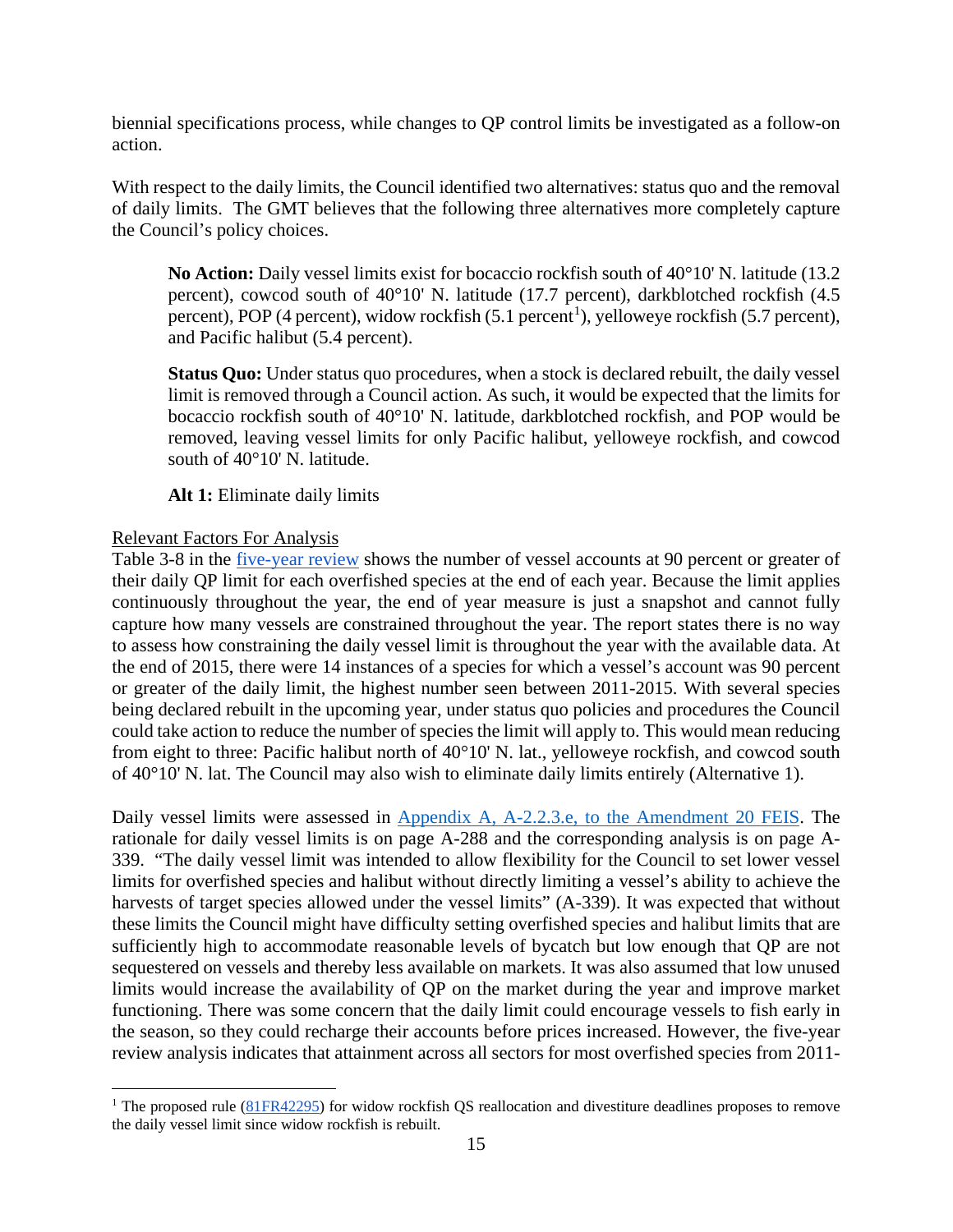2015 has decreased since implementation (Appendix B). Furthermore, the five-year review indicates greater concern exists around the risk of disaster tows, or events that put the vessel over the annual vessel limit, exacerbated by species abundance increasing faster than quota allocations (page 3-174).

Workload: Low

# <span id="page-15-0"></span>**16. Individual Species Limits**

### Background

The Council has requested that the individual species limits and the original analysis for target and bycatch species be reviewed, and adjusting limits based on attainment be considered.

### Relevant Factors For Analysis

The five-year review includes a table of the number of instances for which a vessel's account was at 90 percent of their annual vessel use limit in each year (2011-2015) (Table 3-7). There were 113 total occurrences, with the most for petrale, followed by shortspine thornyheads south of 34° 27' N. lat., and sablefish north of 36° N. lat. These 113 occurrences accrued to 36 vessels across all five years, providing an indication of the number of vessels whose operations may have been limited by individual use limits.

Annual vessel use limits were assessed in Appendix A, A-2.2.3.e, to the Amendment 20 FEIS. The rationale for annual vessel limits is on page A-287 and the corresponding analysis is on page A-336. The vessel limit was intended to achieve the following: ensure that there is at least some minimum number of fishing vessels in the fleet to support more job positions and the purchase of more equipment, supplies, and support from fishing communities; increase the likelihood that harvest would be geographically dispersed; serve as a backup to the control limit, which may be difficult to monitor and enforce [\(Amendment 20 FEIS,](https://www.pcouncil.org/wp-content/uploads/2_1005_TRatFEIS_ApdxA__IFQ.pdf) page A-287). On a share of catch basis, vessel limits were set above the maximum historic catches of any individual vessel. In addition to vessel limits, a permit accumulation limit was also considered.

Workload: Dependent on number species

# <span id="page-15-1"></span>**17. Establish Biennial Set-aside for Whiting Bycatch in Research and Incidental Open Access**

# Background

In March 2017 [\(Agenda Item I.4.b., GMT Report\)](http://www.pcouncil.org/wp-content/uploads/2017/02/I4b_GMT_Rpt_Mar2017BB.pdf), the GMT recommended the Council consider including this action within the biennial harvest specifications cycle, or at the November Council meeting prior to the current year (i.e., November 2017 for the 2018 fishing year), in order to facilitate a more expedited rulemaking process. Currently, none of the Pacific whiting harvest specifications are published in the biennial rule, since they are decided annually in March or April. Therefore, the GMT and Council would need clarification from NMFS General Counsel if it is acceptable to publish only the set-asides in the biennial rule, and follow with the remaining values under the annual whiting rule. If establishing the set-asides in the biennial regulations is problematic, then set-asides could be recommended by the Council in November (as is being done at this meeting for 2018) or set-asides can continue to be recommended in March when the TAC is known.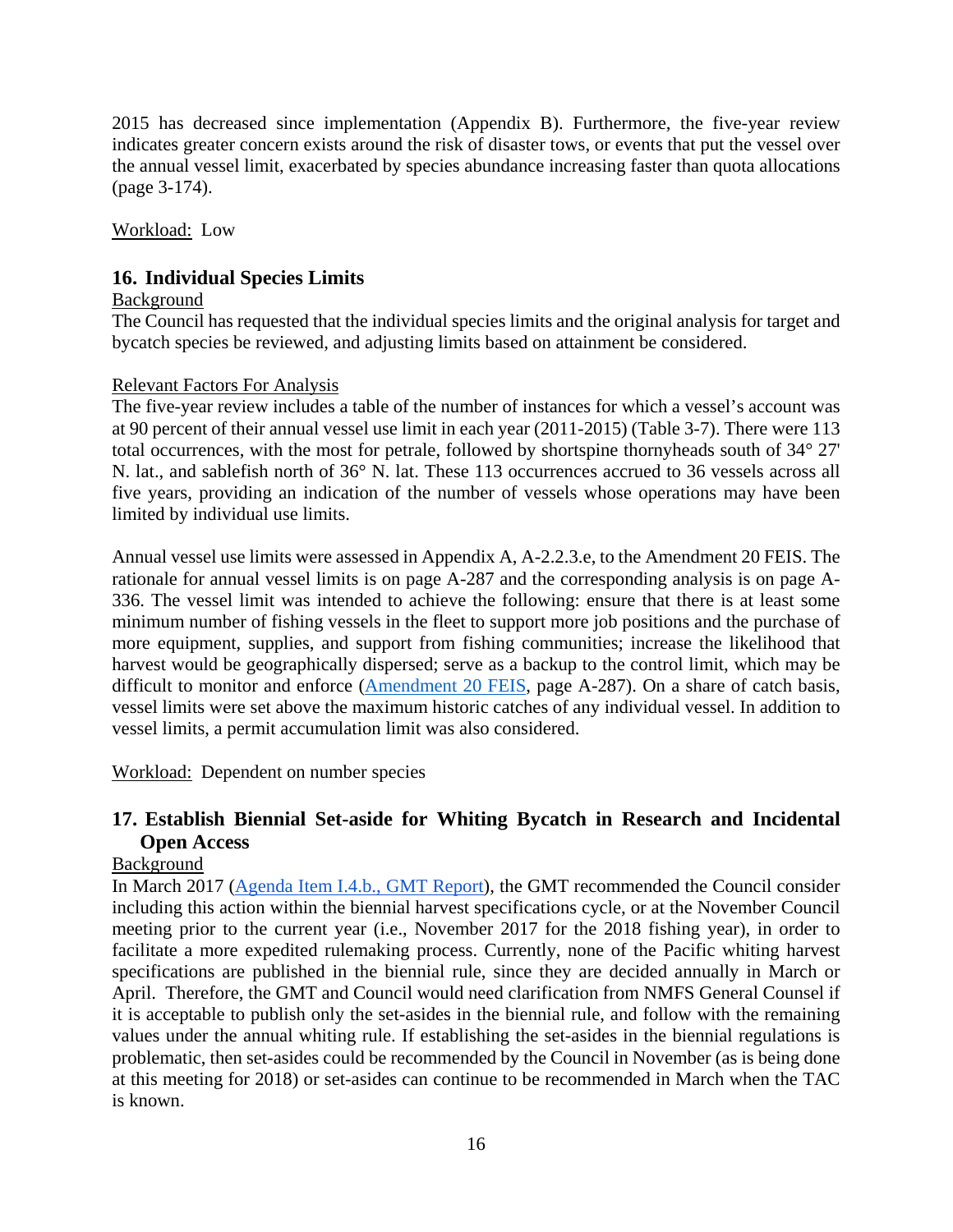#### Relevant Factors For Analysis

The whiting TAC is somewhat variable, with the 2017 TAC being higher than the highest value estimated when the 2015-2016 FEIS (intended to be a tiered document) was completed. Predicting the magnitude of the whiting TAC almost three years in the future (November 2017 for the 2020 TAC) may be difficult; however mortality in these sectors that use set-asides has been extremely low relative compared to any TAC.

#### Workload: Low

# <span id="page-16-0"></span>**18. Remove the FMP Formula for Establishing the Darkblotched Rockfish and Pacific Ocean Perch At-sea Set-asides**

### Background:

[Amendment 21-3](https://www.pcouncil.org/groundfish/fishery-management-plan/groundfish-amendments-in-development/#a21-3) to the FMP proposes to modify the management of darkblotched rockfish and POP in the at-sea sectors from allocations to set-asides. Under Amendment 21-3, the current formula in the FMP, established in Amendment 21, would be used to determine sector-specific set-aside amounts. However, set-asides for the at-sea sector are generally established each biennium, based on best available data, and for the at-sea sector as a whole.

#### Relevant Factors For Analysis:

When the Council considered managing these two species as set-asides, darkblotched was projected to be rebuilt by 2017, and POP was still many years from being rebuilt. Recent stock assessments show that both stocks have rebuilt, and the POP stock is healthier and several magnitudes larger than previously assessed. [Table 7](#page-16-1) and

[Table](#page-17-1) *8* below show the resulting ACLs and allocations (assuming 2017 of f-the-top deductions) for 2017-2020 for darkblotched rockfish and POP with and without deductions from the ACL to account for unexpected catch events (or buffers). In July 2017, the ACL buffers of 50 mt of darkblotched rockfish and 25 mt of POP were released equally inseason to the at-sea sectors, in addition to 7 mt of POP from the incidental open access sector that was provided to the at-sea sectors in May.

#### <span id="page-16-1"></span>**Table 7. Darkblotched Rockfish ACL and resulting catcher processor (CP) and mothership (MS) Allocation/Set-Aside Values (in mt) Per Amendment 21**

| Year | $\bf{ACL}$ |                | <b>With Buffer</b><br>(Start of Year) | <b>Without Buffer</b> |           |  |
|------|------------|----------------|---------------------------------------|-----------------------|-----------|--|
|      |            | $\bf CP$       | <b>MS</b>                             | $\bf CP$              | <b>MS</b> |  |
| 2017 | 641        | $16.4^{\rm a}$ | $11.6^{b}$                            | 17.8                  | 12.6      |  |
| 2018 | 653        | 16.7           | 11.8                                  | 18.2                  | 12.8      |  |
| 2019 | 765        | 20.0           | 14.1                                  | 21.4                  | 15.1      |  |
| 2020 | 815        | 21.4           | 15.1                                  | 22.9                  | 16.2      |  |

<sup>a</sup> Allocation post April and June inseason actions is 41.4 mt.

b Allocation post April and June inseason actions is 36.6 mt.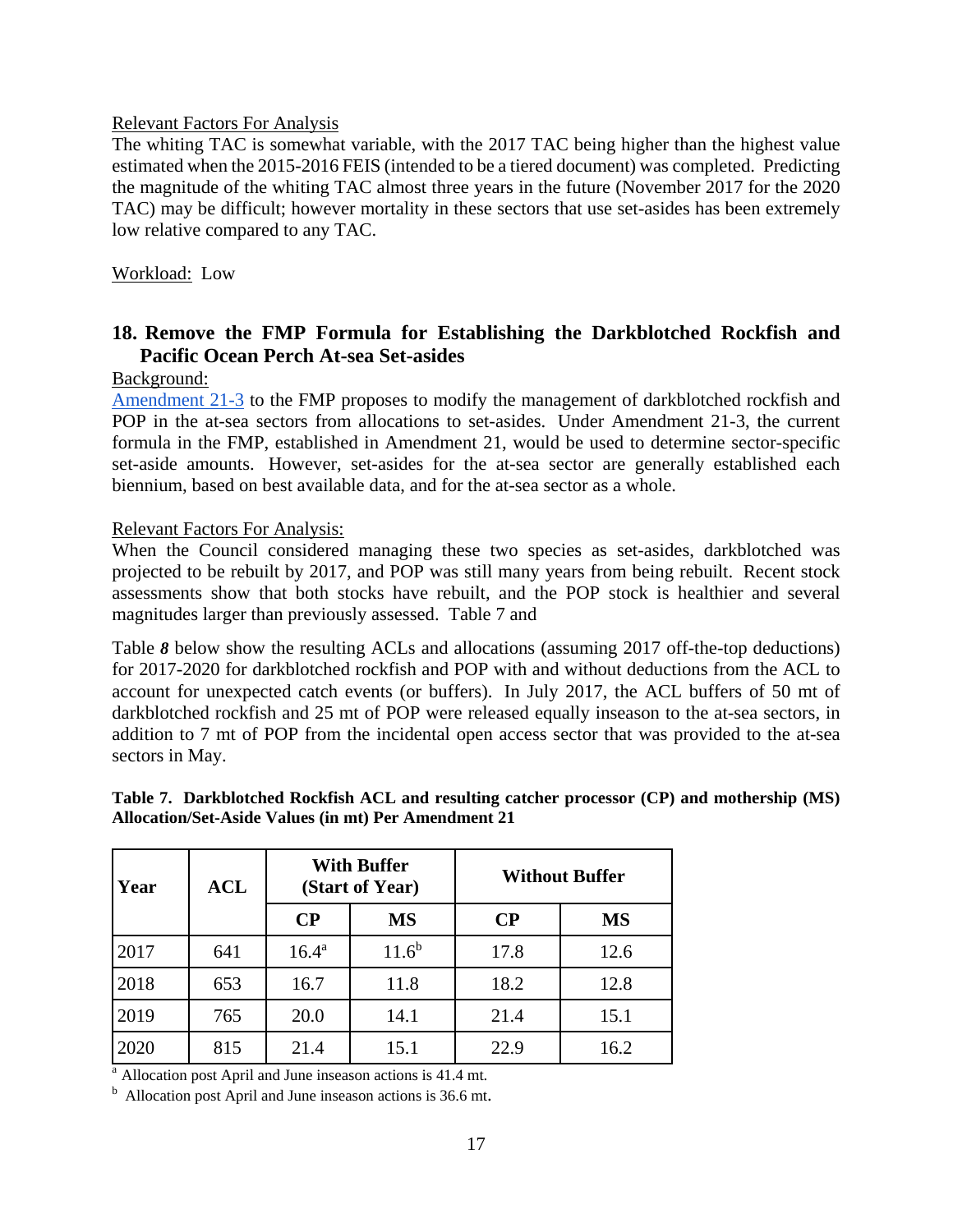| Year | <b>ACL</b> | <b>With Buffer (Start of</b><br>Year) |                  |          | <b>Without Buffer</b> |  |  |
|------|------------|---------------------------------------|------------------|----------|-----------------------|--|--|
|      |            | $\bf CP$                              | <b>MS</b>        | $\bf CP$ | <b>MS</b>             |  |  |
| 2017 | 281        | 12.7 <sup>a</sup>                     | 9.0 <sup>b</sup> | 14.1     | 9.9                   |  |  |
| 2018 | 281        | 12.7                                  | 9.0              | 14.1     | 9.9                   |  |  |
| 2019 | 4,340      | 235.6                                 | 166.3            | 237      | 167.3                 |  |  |
| 2020 | 4,229      | 229.5                                 | 162.0            | 230.9    | 163.0                 |  |  |

<span id="page-17-1"></span>**Table 8. POP ACL and resulting CP and MS Allocation/Set-Aside Values (in mt) Per Amendment 21**

<sup>a</sup> Allocation post April and June inseason actions is 28.7 mt.

<sup>b</sup> Allocation post April and June inseason actions is 25 mt.

If the Council were to shift from using the Amendment 21 formula for establishing set aside amounts for the at-sea sectors for both darkblotched and POP, during each biennial process they would need to consider what amount each sector would need to prosecute their whiting fishery, the likelihood that they would exceed it and the corresponding risk to the ACL, and the probability that they would strand yield.

The GMT understands that Amendment 21-3 was categorically excluded from additional analysis under the National Environmental Policy Act (NEPA), because the act of changing the management to set=asides would not change any allocation and does not individually or cumulatively have a significant effect on the quality of the human environment. If the Council were to change from the Amendment 21 formula to setting the total set-aside amount each biennium, the GMT would ask that NMFS provide additional guidance on the level of additional NEPA analysis need. This action would require a FMP amendment.

Workload: Medium to Medium- High

### <span id="page-17-0"></span>**19. Trawl Regulations Section 660.11 General Definitions**

#### Background

In September, CDFW proposed "clean up and housekeeping" regulation changes that would apply to the exempted trawl fisheries [\(Agenda Item E.9.a, Supplemental CDFW Report, September](https://www.pcouncil.org/wp-content/uploads/2017/09/E9a_Sup_CDFW_Rpt1_Spex_SEPT2017BB.pdf)  [2017\)](https://www.pcouncil.org/wp-content/uploads/2017/09/E9a_Sup_CDFW_Rpt1_Spex_SEPT2017BB.pdf). At the October GMT meeting, we discussed that the proposed changes relate to the prohibited species section of the regulations (660.11 CFR) that govern retention of Dungeness crab. Specifically, CDFW proposes to prohibit retention of Dungeness crab caught seaward of California, which would make the prohibition coastwide.

*"Prohibited species* means those species and species groups whose retention is prohibited unless authorized by provisions of this section or other applicable law. The following are prohibited species: Any species of salmonid, Pacific halibut, Dungeness crab caught seaward of Washington or Oregon, and groundfish species or species groups under the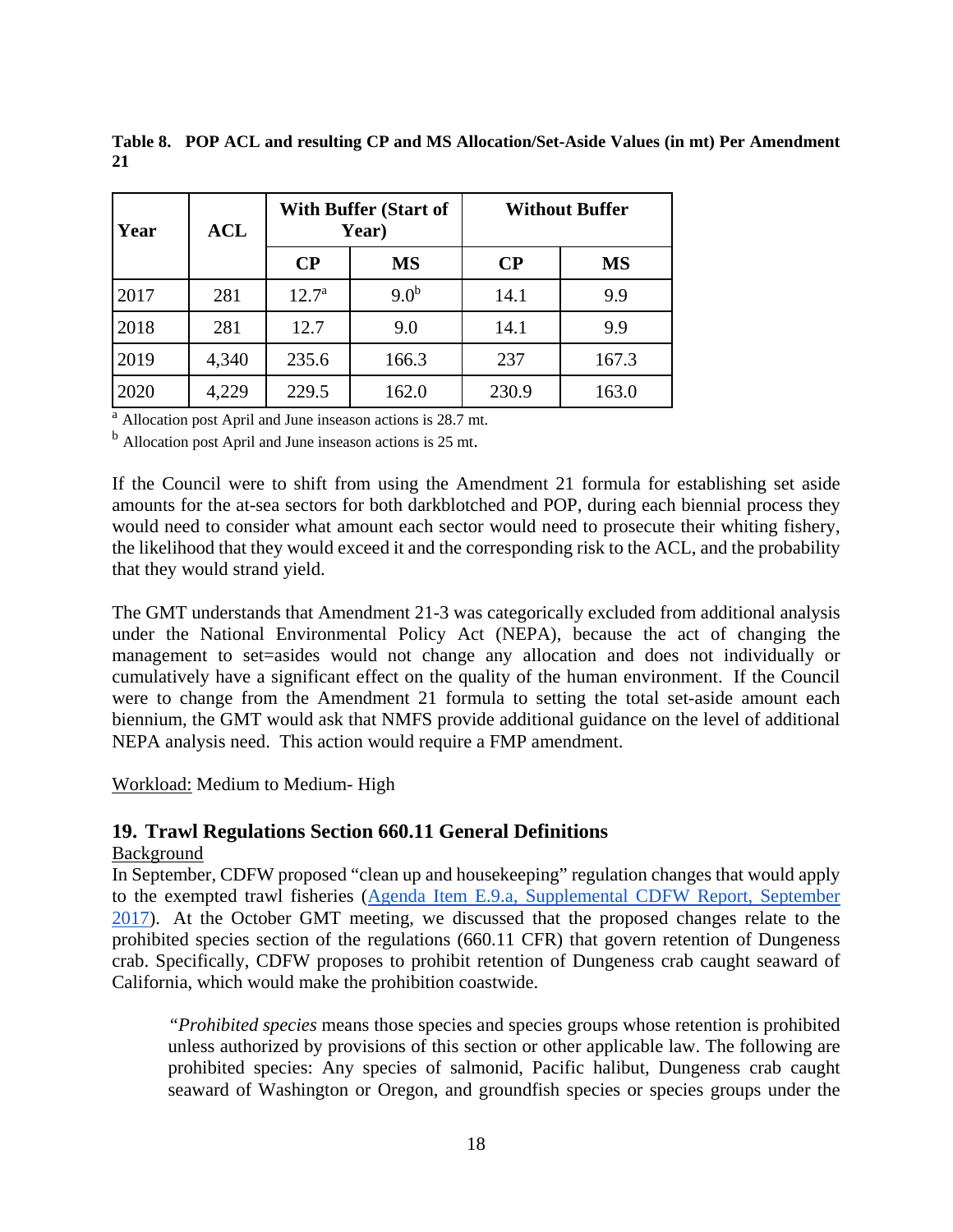[Pacific Coast Groundfish Fishery Management Plan] PCGFMP for which quotas have been achieved and/or the fishery closed."

# Relevant Factors For Analysis

CDFW and the GMT would need to review the rationale for the original exclusion of California from the Dungeness crab prohibition, which appears to have been in regulation since 1978. The GMT notes that references to prohibited species in other sections of the regulations would be affected by this proposed regulation change; that is changing the definition section would apply to more sectors than just exempted trawl. Any potential impacts on vessels that would no longer be able to retain Dungeness crab would need to be analyzed.

Workload: Dependent on scope of action.

# <span id="page-18-0"></span>**20. Non-IFQ Species Trip Limits**

### Background

Each biennium, the GMT brings forth trip limits designed to attain, but not exceed, the trawl allocations for species not managed with IFQ. Current species with trip limits include minor nearshore rockfish and black rockfish, cabezon, spiny dogfish, and big skate.

### Relevant Factors For Analysis

The GMT has only identified potential changes to big skate trip limits to date, and these would be considered as routine.

Workload: Low

# <span id="page-18-1"></span>**21. Adaptive Management Pass Through, Regulation Update**

The GMT understands that additional action may be needed on this and will provide information in a supplemental report.

# <span id="page-18-2"></span>**Non-Trawl**

# <span id="page-18-3"></span>**22. Rockfish Conservation Areas**

### Background

Modifications to the non-trawl RCA are being considered for both north and south of 40°10' N lat.

This proposal expands on Item #28 below (depth restrictions for the Pacific halibut directed fishery) that liberalizations made to the non-trawl RCA seaward boundary would apply to all fixed gear fisheries. The primary rationale would be to reduce enforcement issues, which could be resolved by other means (e.g., adding Pacific halibut to the vessel monitoring system declarations) to allow only halibut boats in shallower waters.

# Relevant Factors For Analysis

The analysis to liberalize the seaward boundary of the non-trawl RCA would mainly focus on potential yelloweye rockfish impacts, as yelloweye rockfish are overfished and one of the main purposes of the non-trawl RCA was to minimize impacts to that species. There would be little fishery information to base this analysis on, since the non-trawl RCA has been in place since the beginning of the WCGOP in 2002. As discussed with Item #28 for halibut depth restrictions,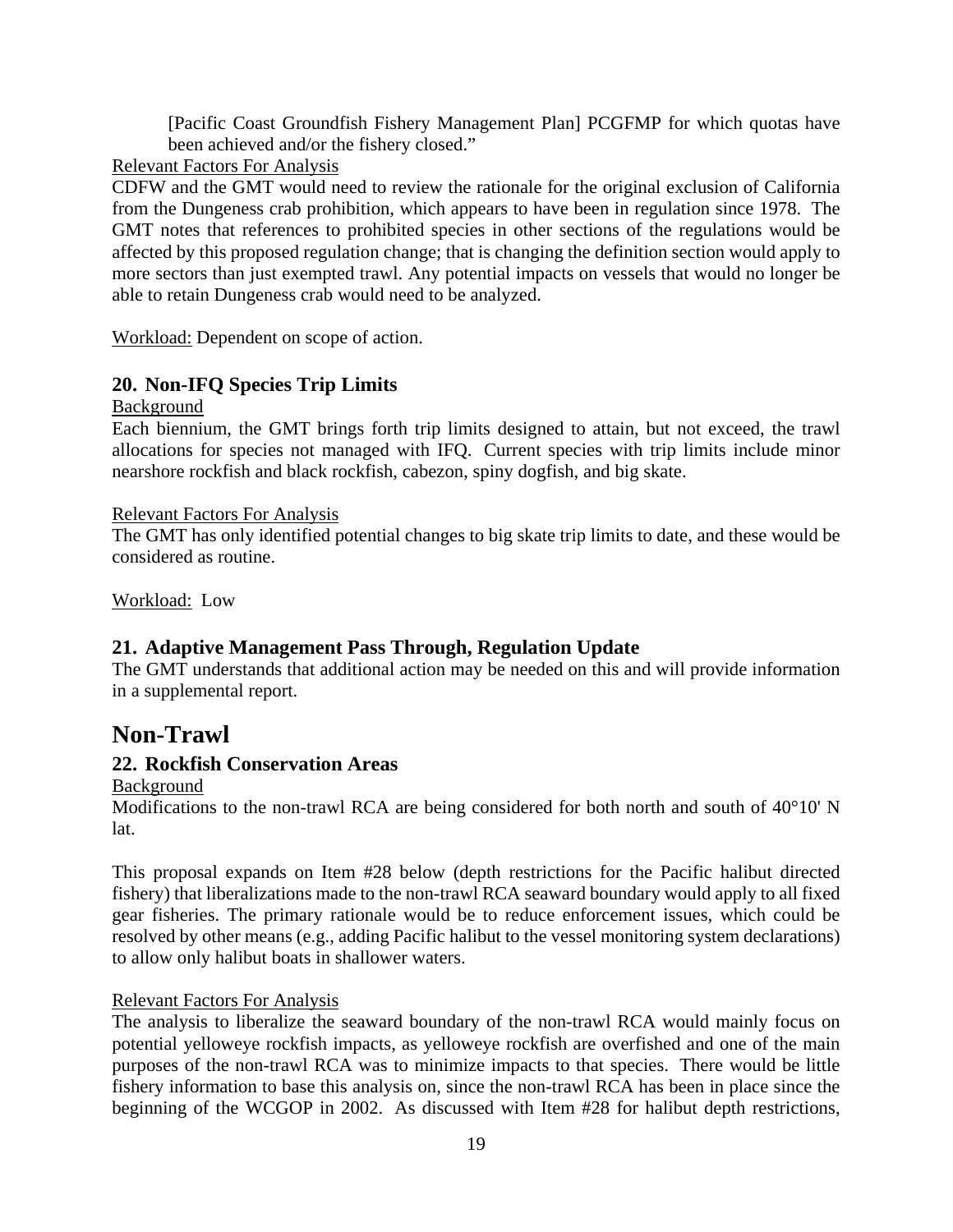alternative analytical approaches such as species-habitat associations would need to be used (e.g., since yelloweye rockfish are associated with high relief rocky reef, opening up pockets of sand would likely not be problematic).

Workload: Medium/High

# <span id="page-19-0"></span>**23. Open Access Trip Limits**

# Background

Each biennium, the GMT brings forth trip limits designed to attain, but not exceed, the OA HGs, or shares, for various species.

# Relevant Factors For Analysis

While a majority of the trip limits that will be considered for 2019-2020 will be routine, the Council did identify a few alternatives in September 2017 that the GMT has flagged as new and may need additional impact analysis. These limits include:

- a. Removing the March-April closures for South of 40° 10' N. lat. for shelf rockfish, bocaccio, shallow and deeper nearshore rockfish, lingcod, and scorpionfish, including a 1,200 lb. bimonthly limit for shallow nearshore rockfish between 40° 10' N. lat. and 34° 27' N. lat.
- b. Increasing lingcod trip limits for North of  $40^{\circ}$  10' N. lat.
- c. 500 lb. monthly trip limit for slope and darkblotched rockfish for North of 40° 10' N. lat.
- d. 50 lb. monthly trip limit for shortspine and longspine thornyheads for North of  $40^{\circ}$  10' N. lat.

In addition, the GMT discussed at our October meeting the potential to increase canary rockfish limits (if there is interest).

# Workload: Low

# <span id="page-19-1"></span>**24. Limited Entry Fixed Gear Trip Limits**

# Background

Similar to OA above, each biennium, the GMT brings forth trip limits designed to attain, but not exceed, the LE HGs or shares for various species.

# Relevant Factors For Analysis

Same as OA above, with the following limits which may require additional impact analysis:

- a. Removing the March-April closures for South of 40° 10' N. lat. for shelf rockfish, bocaccio, shallow and deeper nearshore rockfish, lingcod, and scorpionfish
- b. Increasing lingcod trip limits for North of 40° 10' N. lat.

In addition, the GMT discussed at our October meeting the potential to increase canary rockfish limits (if there is interest).

# Workload: Low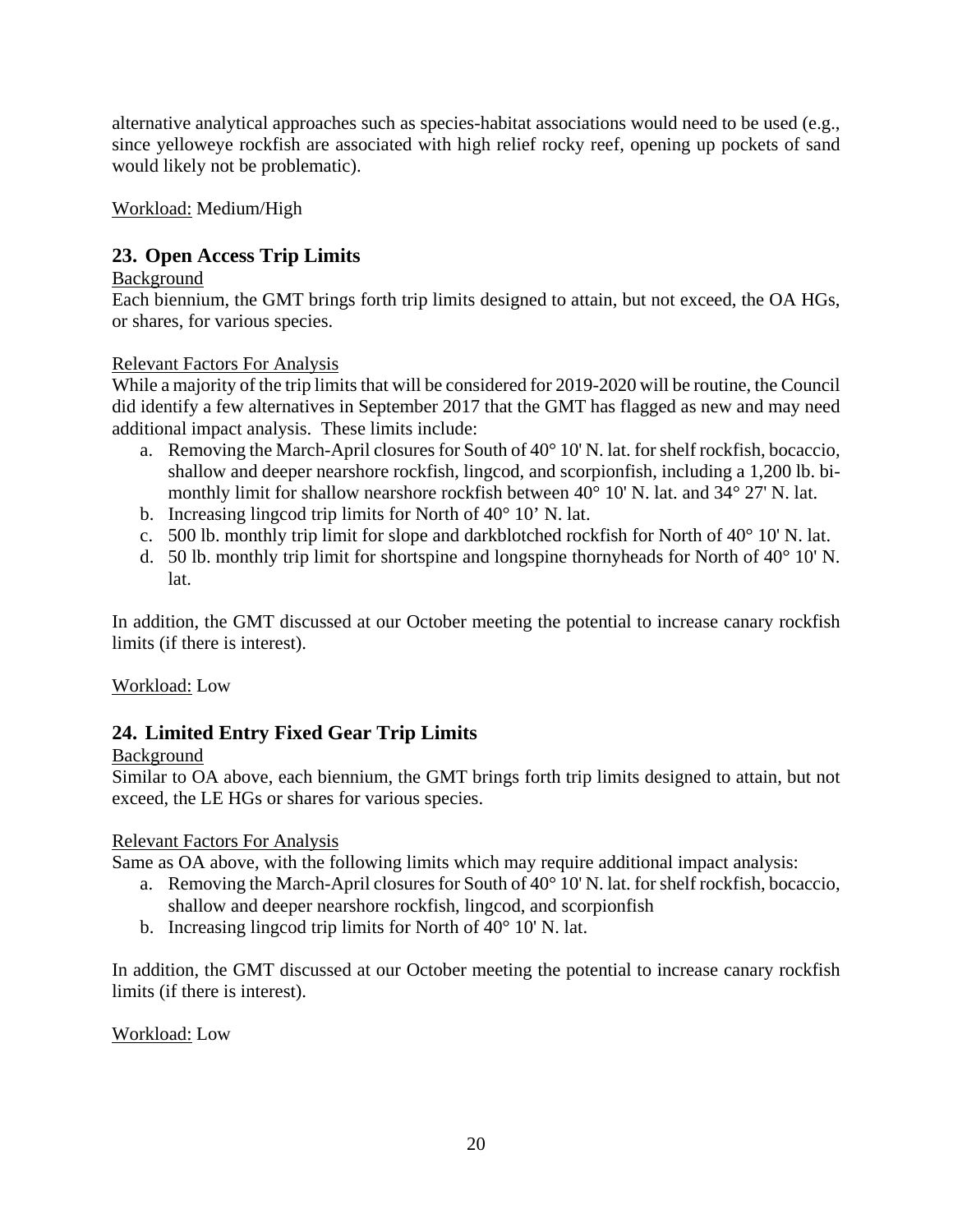# <span id="page-20-0"></span>**25.Washington Recreational Fishery Season Structure**

# Background

The Washington Department of Fish and Wildlife (WDFW) will consider potential routine changes to season structures, depth restrictions, and bag limits for the recreational groundfish fishery in all Washington subareas. Changes will be developed with input and discussion from recreational stakeholders.

### Relevant Factors For Analysis

WDFW will analyze recent mortality estimates along with updated ACLs and state specific HGs for target and bycatch species in the Washington recreational fishery, with the goal of establishing recreational management measures that result in catch that meets, but does not exceed, allowable harvest amounts.

Workload: Medium

# <span id="page-20-1"></span>**26. Oregon Recreational Fishery Season Structure**

### Background

As part of the routine season setting process, the season structure, depth restrictions, bag limits, and size limits will be considered for the Oregon recreational fishery. Anglers in Oregon continue to express their desire for year-round fishing opportunities, therefore year-round seasons will be modeled, making adjustments to management measures to stay within federal- or state-specified harvest guidelines or shares.

### Relevant Factors For Analysis

The Oregon recreational bottomfish fishery has seen marked increases in effort 2015-2017. Given that salmon opportunities are expected to continue to be poor over the next several years, the effort shift to the bottomfish fishery is likely to continue. Therefore, estimating projected angler trips will be key in setting up the season structure and modeling the associated impacts.

Workload: Medium

# <span id="page-20-2"></span>**27. California Recreational Fishery Season Structure**

### Background

As part of routine processes, CDFW will be analyzing changes to seasonal, depth, and bag limit measures across all five Management Areas. Needs of the relevant communities will be considered, while simultaneously ensuring that catch remains within allowable amounts.

### Relevant Factors For Analysis

Based upon the latest stock assessment results, the needs of the various fishing communities will need to be balanced with that of the allowable harvest. The RecFISH model will be used to determine impacts, coupled with the results of any bag limit analyses.

### Workload: Medium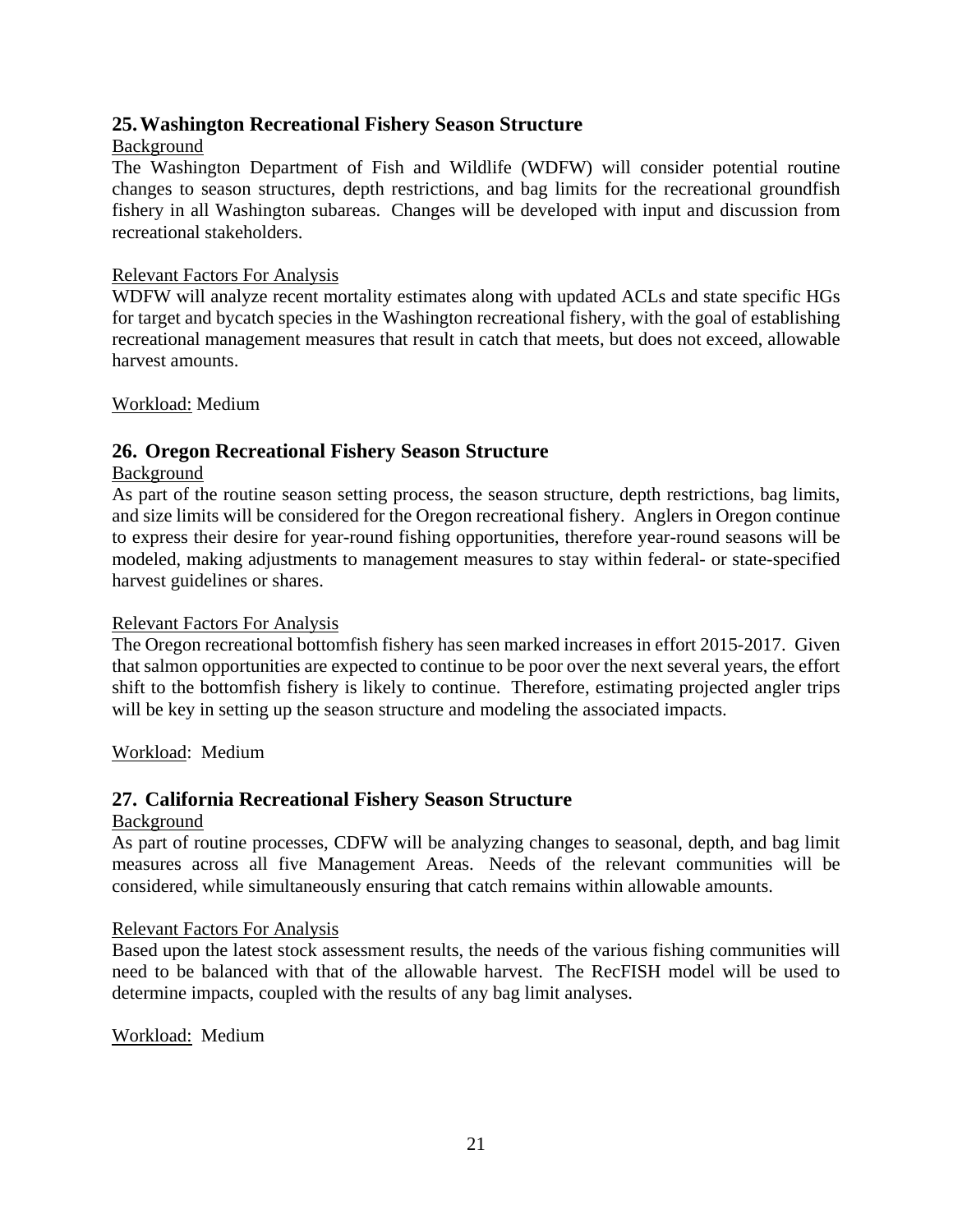### <span id="page-21-0"></span>**28. Modify Commercial Halibut Depth Restrictions off of Oregon and Washington**

At the September Council meeting, ODFW [\(Agenda Item G.1.b. ODFW Report 2, September](https://www.pcouncil.org/wp-content/uploads/2017/08/G1b_ODFW_Rpt2_SEPT2017BB.pdf)  [2017\)](https://www.pcouncil.org/wp-content/uploads/2017/08/G1b_ODFW_Rpt2_SEPT2017BB.pdf) and CDFW [\(Agenda Item G.1.b. Supplemental CDFW Report 1, September 2017\)](https://www.pcouncil.org/wp-content/uploads/2017/09/G1b_Sup_CDFW_Rpt1_SEPT2017BB.pdf) proposed changes to the depth restrictions for the directed commercial halibut fishery through the modification of non-trawl RCA lines off of their states. This proposal was supported by the GAP [\(Agenda Item G.1.b. Supplemental GAP Report 1, September 2017\)](https://www.pcouncil.org/wp-content/uploads/2017/09/G1b_Sup_GAP_Rpt1_withMinority_Halibut_SEPT2017BB.pdf) for implementation coastwide, not just off of Oregon and/or California. The Council adopted options that included moving the nearshore non-trawl RCA boundary for the commercial directed halibut fishery from 100 to 75 fathoms coastwide and creating cutouts from the 100 fathom non-trawl RCA boundary in Oregon. The original intent of the proposal was that this only be effective for vessels participating in the directed commercial halibut fishery, and only allowed on days open to the directed halibut fishery. Because of the challenges in monitoring associated with opening a closed area to one fishery with other fisheries using the same area and gear, a vessel monitoring system (VMS) and declaration requirement were also discussed.

#### Relevant Factors For Analysis

At the September Council meeting, changes to the structure of the directed commercial fishery from 'derby-style' to something else (e.g., longer fishing periods, individual quota, etc.) was discussed. While not scoped for implementation in 2018, it remains open for discussion. If the directed commercial fishery is changed to a longer season, this would mean that modified or eliminated depth restrictions would also be open longer for vessels fishing halibut.

For any changes to the non-trawl RCA boundary or implementation of any cut-outs, projected impacts to overfished species would need to be analyzed. Yelloweye rockfish is the only currently overfished species that interacts in this area and with this gear; however, there is no observer data to inform analyses regarding the liberalization of the seaward boundary of the trawl RCA, since the area being proposed to be opened has been in place since the beginning of WCGOP (2002). While there is one year (2017) of limited observer trips in the directed halibut fishery that could help inform this analysis, all fishing occurred outside of the proposed area to be reopened, and this data has not been processed as of yet.

The International Pacific Halibut Commission (IPHC) conducts an annual longline survey in the waters off of Washington and Oregon and in select years off of California. The survey station is on a 10 nmi. x 10 nmi. grid, from 20 to 275 fathoms. IPHC does collect information on nonhalibut bycatch which could inform this analysis. However, the number of stations located in the area that would be opened with the proposed change to the seaward boundary of the non-trawl RCA is limited. There are six stations off of Washington, eight off of Oregon, and only one off of California that are located between the 75 fathom and 100 fathom regulatory lines.

Analyses to inform liberalization of the seaward non-trawl RCA boundary would therefore be based on proxy fishery data (i.e., before 2002 when vessels could retain yelloweye rockfish, and fish within the RCA) or be based on species-habitat associations for cut-outs (e.g., opening up pockets of sand or gravel that do not include rock could be used to expand halibut grounds while minimizing impacts to yelloweye rockfish).

Developing discrete cutouts (similar to the petrale sole cut-outs) would require a large amount of communication and coordination with fishery participants and the Enforcement Consultants to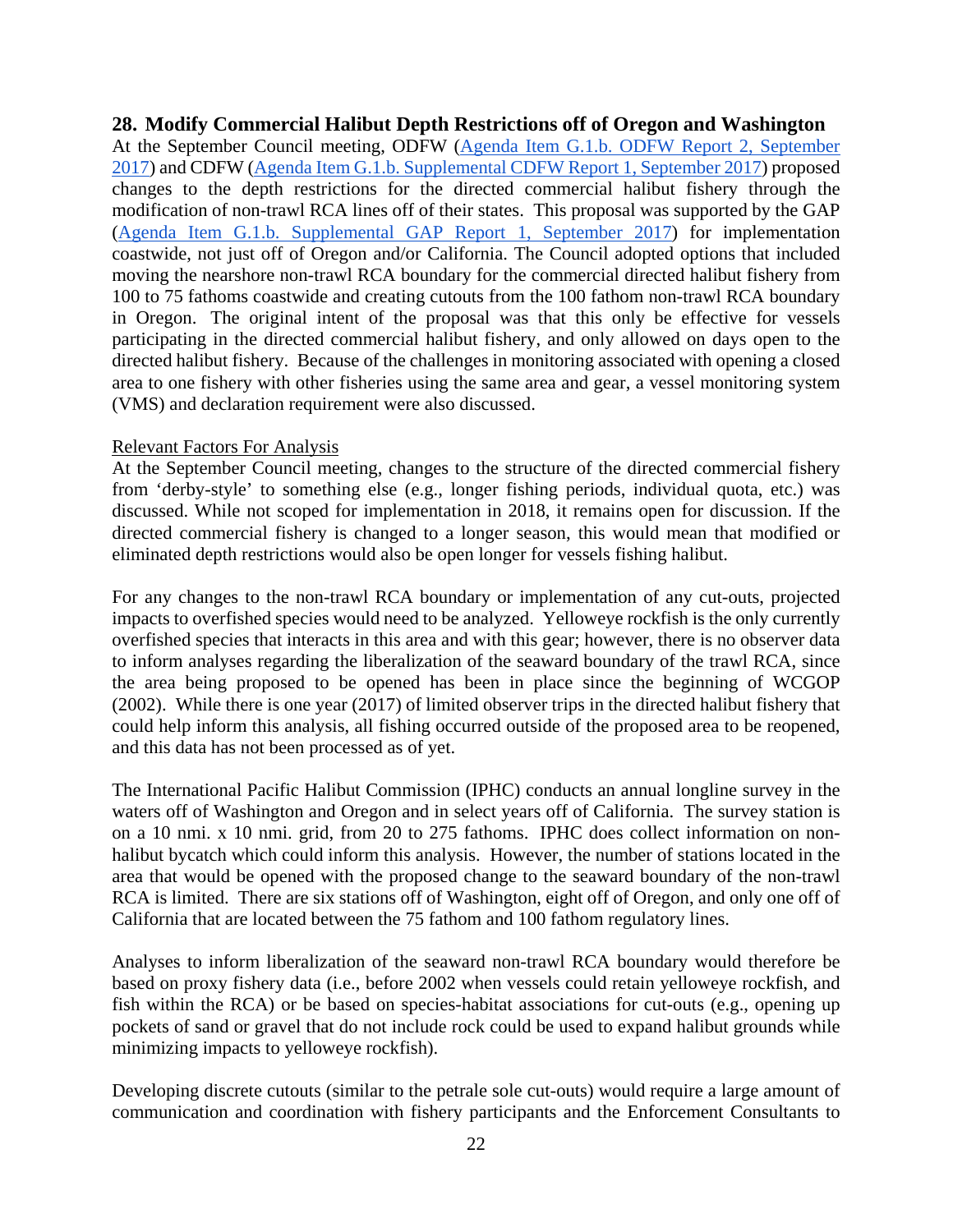determine the appropriate locations, sizes, and coordinates for any proposed cut-outs. This has the potential to be time- and resource-consuming.

Information that could potentially inform this analysis:

- Explore mapping observer data from around 2011-2016 to identify hot spots of halibut and yelloweye rockfish catch
- Identify magnitude of affected parties as the number of vessels in each state

The GMT would like to note that directed commercial Pacific halibut fishery is an incidental open access fishery, so any impacts to overfished species (e.g. yelloweye rockfish) would be deducted from the ACL and effects the allowable impacts for all other sectors downstream.

If this moves forward, the GMT requests that Pacific halibut data experts and managers be involved in this analysis. However, some of those people are also on the GMT, which may influence their ability to work on other groundfish related items.

# <span id="page-22-0"></span>Workload: High

# **Housekeeping Item**

The GMT notes that giant grenadier is now officially designated as *Coryphaenoides pectoralis* by the American Fisheries Society. **The GMT recommends that the scientific binomial for giant grenadier be updated in the FMP, SAFE, regulations, and other relevant documents to reflect this change.**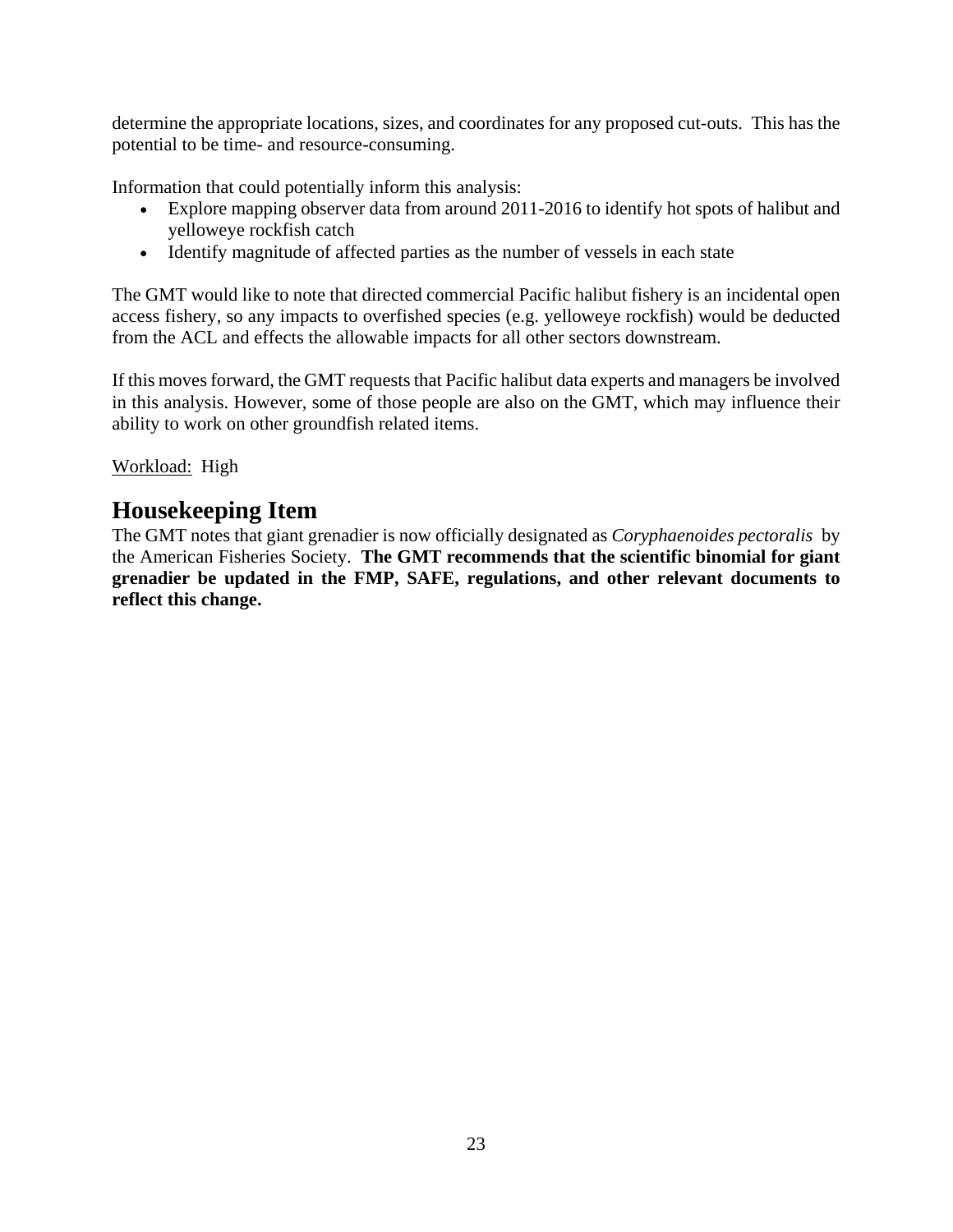# Summary Table

| <b>Item</b><br># | <b>Management Measure</b>                                                                                                                                                                | Sector(s)<br>affected | <b>Anticipated Workload</b>                                                 |
|------------------|------------------------------------------------------------------------------------------------------------------------------------------------------------------------------------------|-----------------------|-----------------------------------------------------------------------------|
|                  | <b>All Sectors</b>                                                                                                                                                                       |                       |                                                                             |
| $\mathbf{1}$     | Mid-biennial ACL adjustments ("green light")                                                                                                                                             | All                   | High                                                                        |
| $\overline{2}$   | Carryover (September 2017, Agenda Item E.5 and<br>Agenda Item E.7)                                                                                                                       | All                   | All-sector = high<br>$IFQ = low$<br>$At-sea = low$                          |
| 3                | Multi-Year Avg. Catch Policy (September 2017,<br>Agenda Item E.5)                                                                                                                        | All                   | Low                                                                         |
| $\overline{4}$   | Establishing and accessing ACL buffers                                                                                                                                                   | All                   | Low (now)<br>High (inseason)                                                |
| 5                | Modification or removal of lingcod size limit (June<br>2017, Agenda Item F.3)                                                                                                            | All                   | Medium                                                                      |
| 6                | USFWS ESA mitigation measures (April 2017; Agenda<br>Item F.5) for seabirds                                                                                                              | All                   | N/A                                                                         |
| 7                | Increase access to the yelloweye ACL for all sectors                                                                                                                                     | All                   | Incorporated into other<br>items                                            |
| 8                | Oregon Nearshore Rockfish Complexes                                                                                                                                                      | All                   | Low to Medium                                                               |
| 9                | Modifying Trawl/Non-Trawl Allocations                                                                                                                                                    | All                   | Dependent on species<br>and range of allocation<br>options                  |
| 10               | Non-salmonid ESA mitigation measures                                                                                                                                                     | All                   | N/A                                                                         |
| 11               | Modify the outer boundary of the western Cowcod<br><b>Conservation Area</b>                                                                                                              | All                   | High                                                                        |
| 12               | Modifications/corrections to waypoints of existing trawl<br>or non-trawl RCAs in CA                                                                                                      | All                   | Medium, unless opening<br>up new areas that haven't<br>been previously open |
|                  | <b>Trawl</b>                                                                                                                                                                             |                       |                                                                             |
| 13               | ESA salmon mitigation measures (April 2017; Agenda<br>Item $F.3$ )                                                                                                                       | Trawl                 | N/A                                                                         |
| 14               | Lingcod and sablefish discard mortality rates applied to<br>IFQ QP (June 2017, Agenda Item F.3)                                                                                          | <b>IFQ</b><br>Trawl   | Low to Medium                                                               |
| 15               | Shorebased IFQ QP Daily Vessel Limits (September<br>2017, Agenda Item E.7)                                                                                                               | Trawl                 | Low                                                                         |
| 16               | Individual Species Limits (September 2017, Agenda<br>Item $E.7$ )                                                                                                                        | Trawl                 | Dependent on number<br>and attainment of<br>species                         |
| 17               | Establish biennial set-asides for whiting bycatch in<br>research and incidental open access                                                                                              | Trawl                 | Low                                                                         |
| 18               | Remove the FMP formula for establishing the<br>darkblotched and POP at-sea set-asides. Establish each<br>biennium based on best available data as is done for<br>other set-aside species | Trawl                 | Medium to High                                                              |